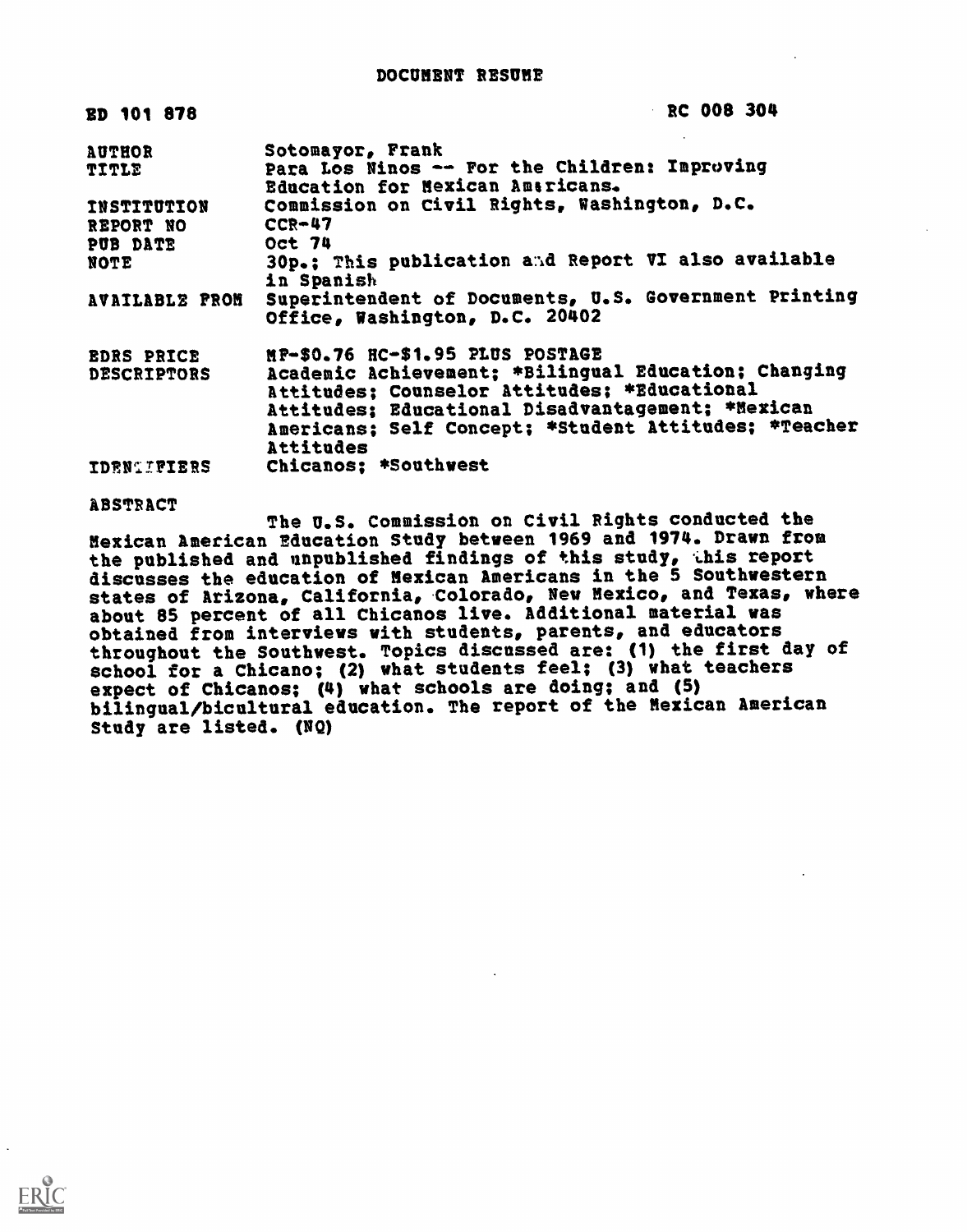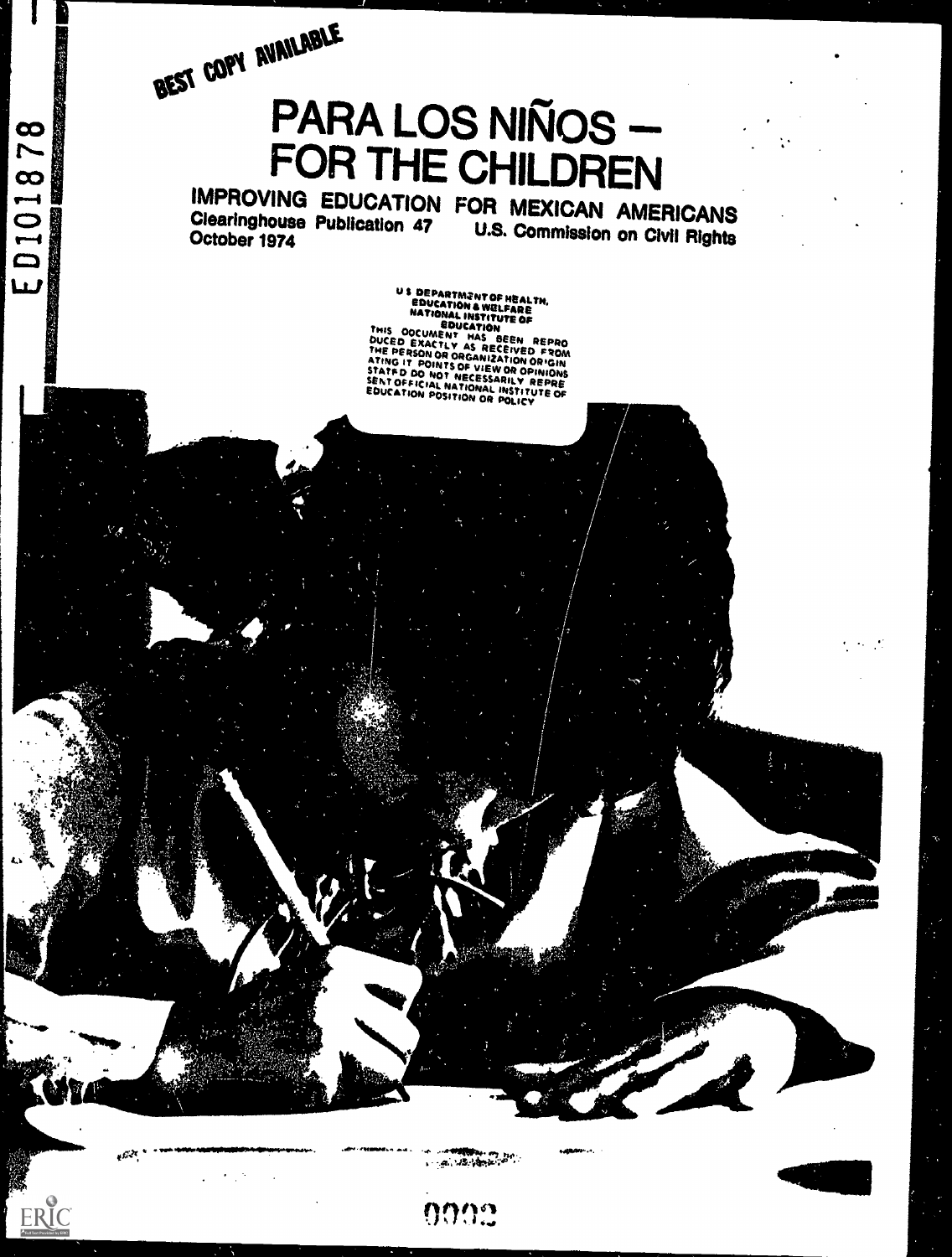#### U.S. COMMISSION ON CIVIL RIGHTS

The United States Commission on Civil Rights is a temporary, independent, bipartisan agency established by Congress in 1957 to:

- $\bullet$  investigate complaints alleging denial of the right to vote by reason of race, color, religion, sex, or national origin, or by reason of fraudulent practices;
- $\bullet$  Study and collect information concerning legal developments constituting a denial of equal protection of the laws under the Constitution because of race, color, religion, sex, or national origin, or in the administration of justice;
- Appraise Federal laws and policies with respect to the denial of equal protection of the laws because of race, color, religion, sex, or national origin, or in the administration of justice;
- Serve as a national clearinghouse for information concerning denials of equal protection of the laws because of race, color, religion, sex, or national origin; and
- Submit reports, findings, and recommendations to the President and Congress.

#### MEMBERS OF THE COMMISSION

Arthur S. Flemming, Chairman Stephen Horn, Vice Chairman Frankie M. Freeman Robert S. Rankin Manuel Ruiz, jr.

John A. Buggs, Staff Director



id in 1970.<br>Die eerste verwys

,

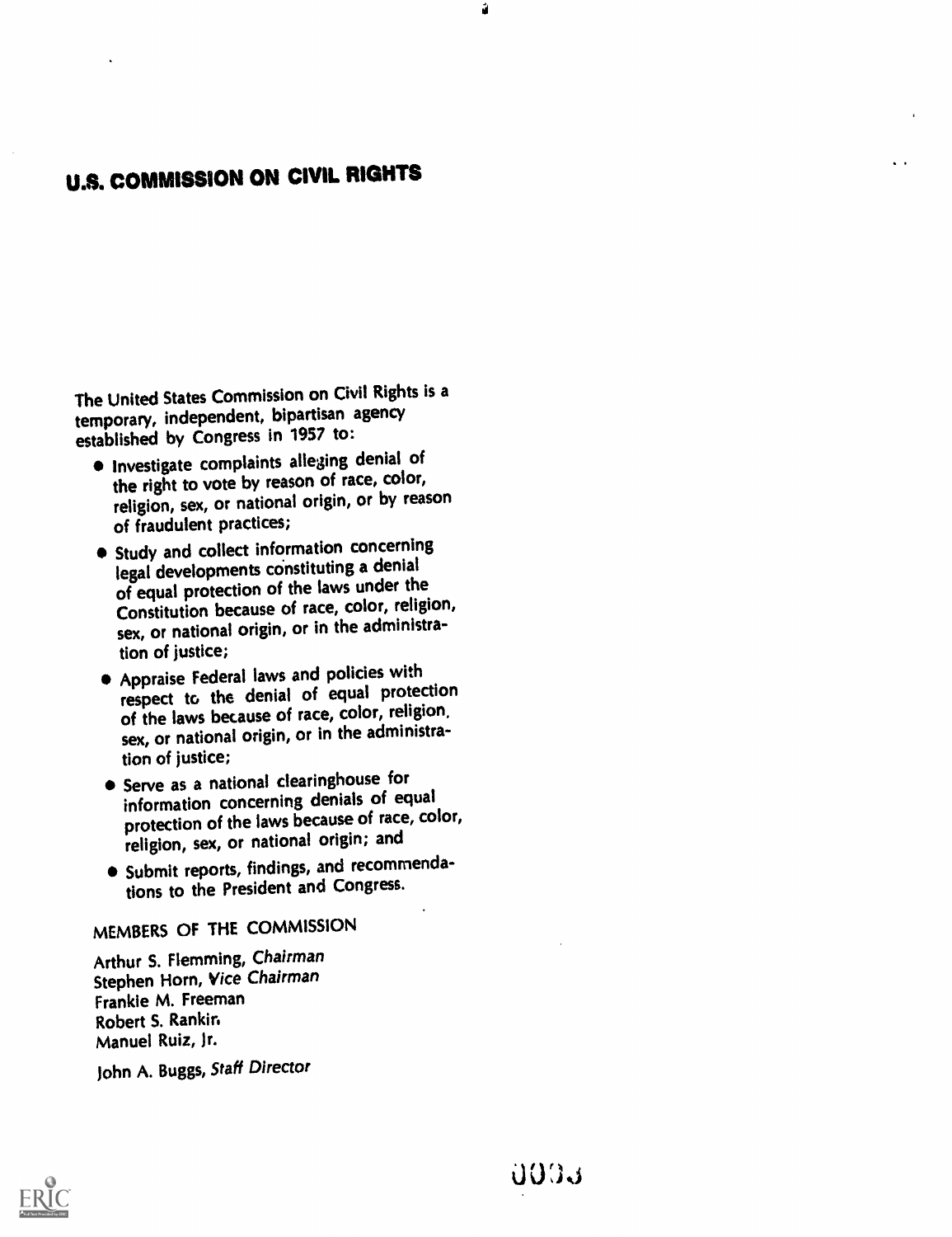# PARA LOS NIÑOS -FOR THE CHILDREN

IMPROVING EDUCATION FOR MEXICAN AMERICANS<br>Clearinghouse Publication 47 U.S. Commission on Civil Rights Clearinghouse Publication 47 U.S. Commission on Civil Rights<br>October 1974 By Frank Science **By Frank Sotomayor** 

(This publication and Report VI are also available in Spanish.)



Per sale by the Superintendent of Documents, U.S. Government Printing Office, Washington, D.C. 20402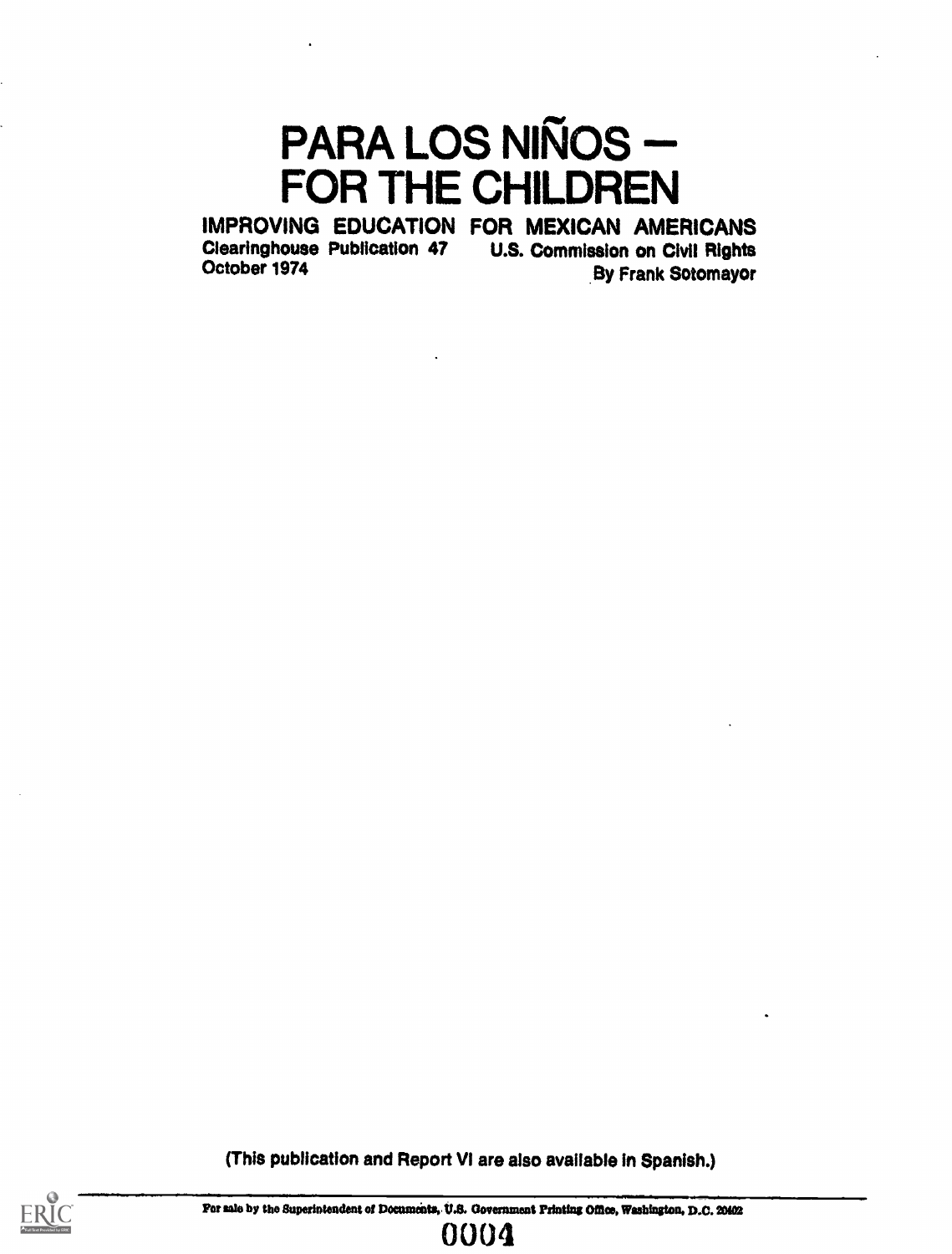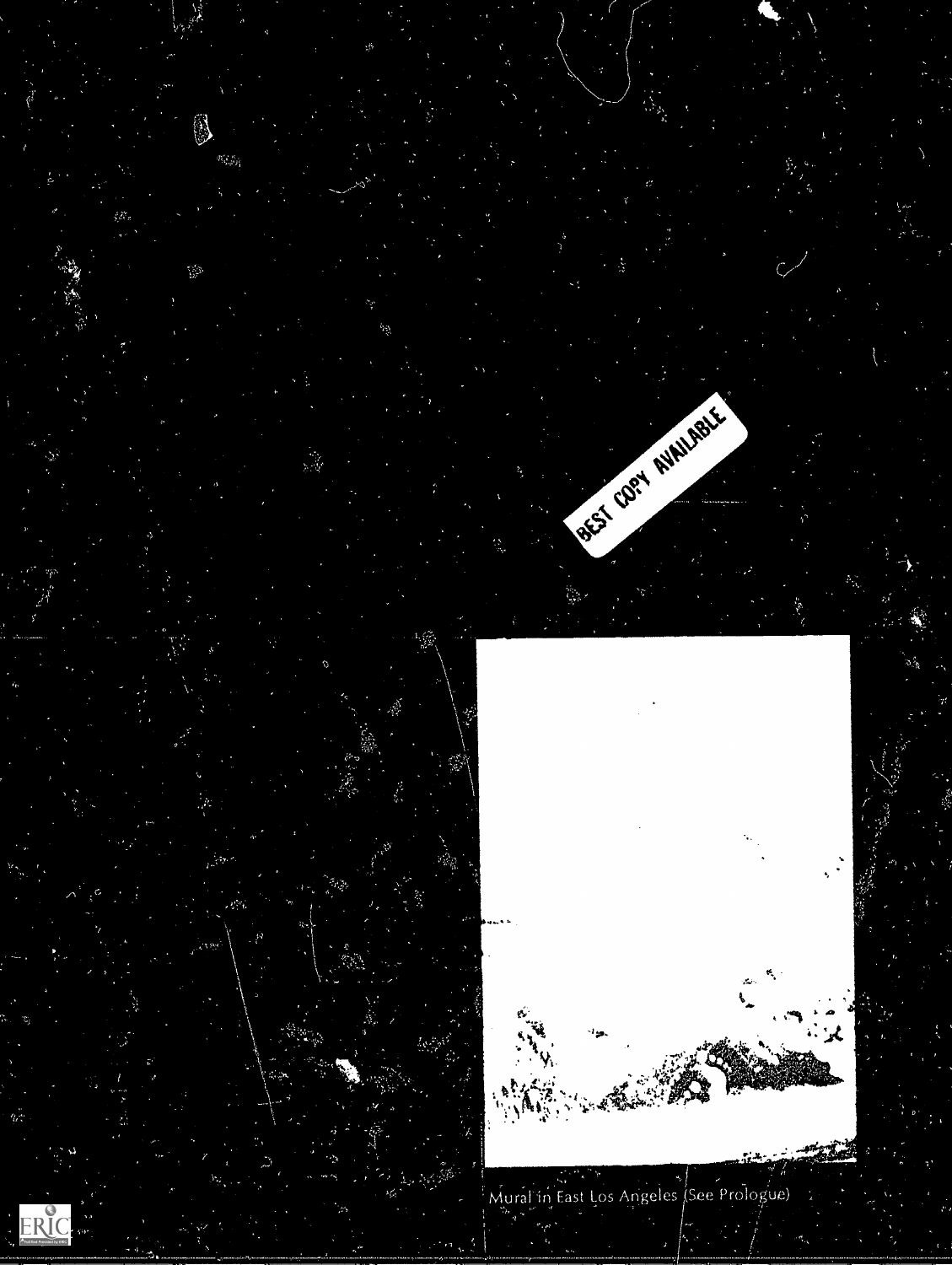#### **CONTENTS**

#### Page

 $\overline{a}$ 

|                                      |  | га |
|--------------------------------------|--|----|
| Prologue: The Writing on the Wall  3 |  |    |
| The First Day  4                     |  |    |
|                                      |  |    |
| What Teachers Expect  10             |  |    |
| What Schools are Doing  15           |  |    |
| Se Habla Inglés y Español  18        |  |    |
| Conclusion: 1Sf Se Puede!  25        |  |    |
|                                      |  |    |



 $\mathcal{L}(\mathbf{r})$  and  $\mathcal{L}(\mathbf{r})$ 

 $\sim 10^{-11}$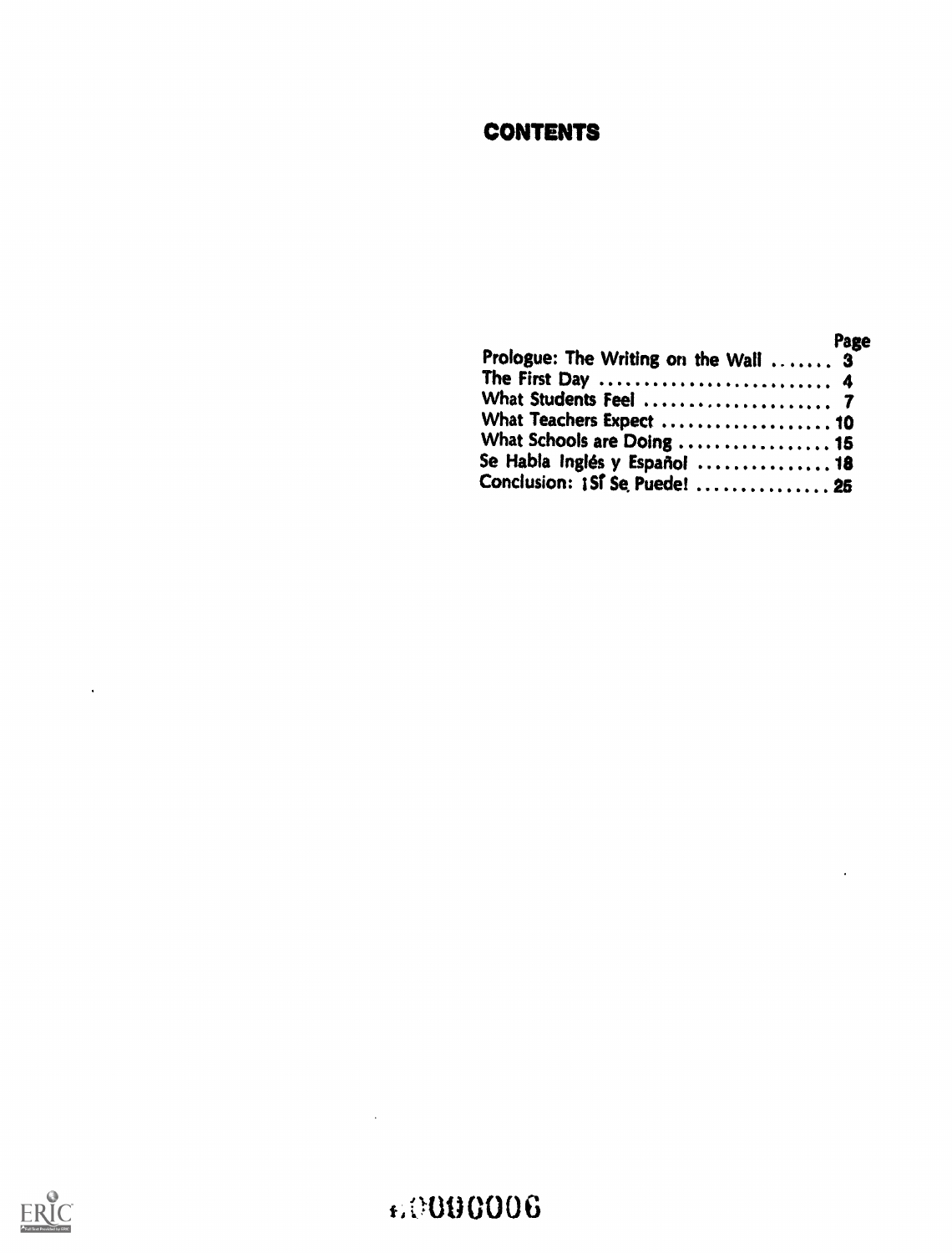Para los Niños, written by Frank Sotomayor of the Los Angeles Times, is drawn from the published and unpublished findings of the Mexican American Education Study conducted by the U.S. Commission on Civil Rights between 1969 and 1974. Additional material was obtained by the writer in interviews with students, parents, and educators throughout the Southwest.

The report deals with the education of Mexican Americans in the five Southwestern States of Arizona, California, Colorado, New Mexico, and Texas, where about 85 percent of all Chicanos live. However, it also is largely applicable to Mexican Americans in other parts of the United States, as well as to other Spanish speaking groups in the Nation.

The reports of the Mexican American study are listed at the end of this publication. They may be obtained by writing to: U.S. Commission on Civil Rights, Office of Information and Publications, 1121 Vermont Avenue, N.W., Washington, D.C. 20425.





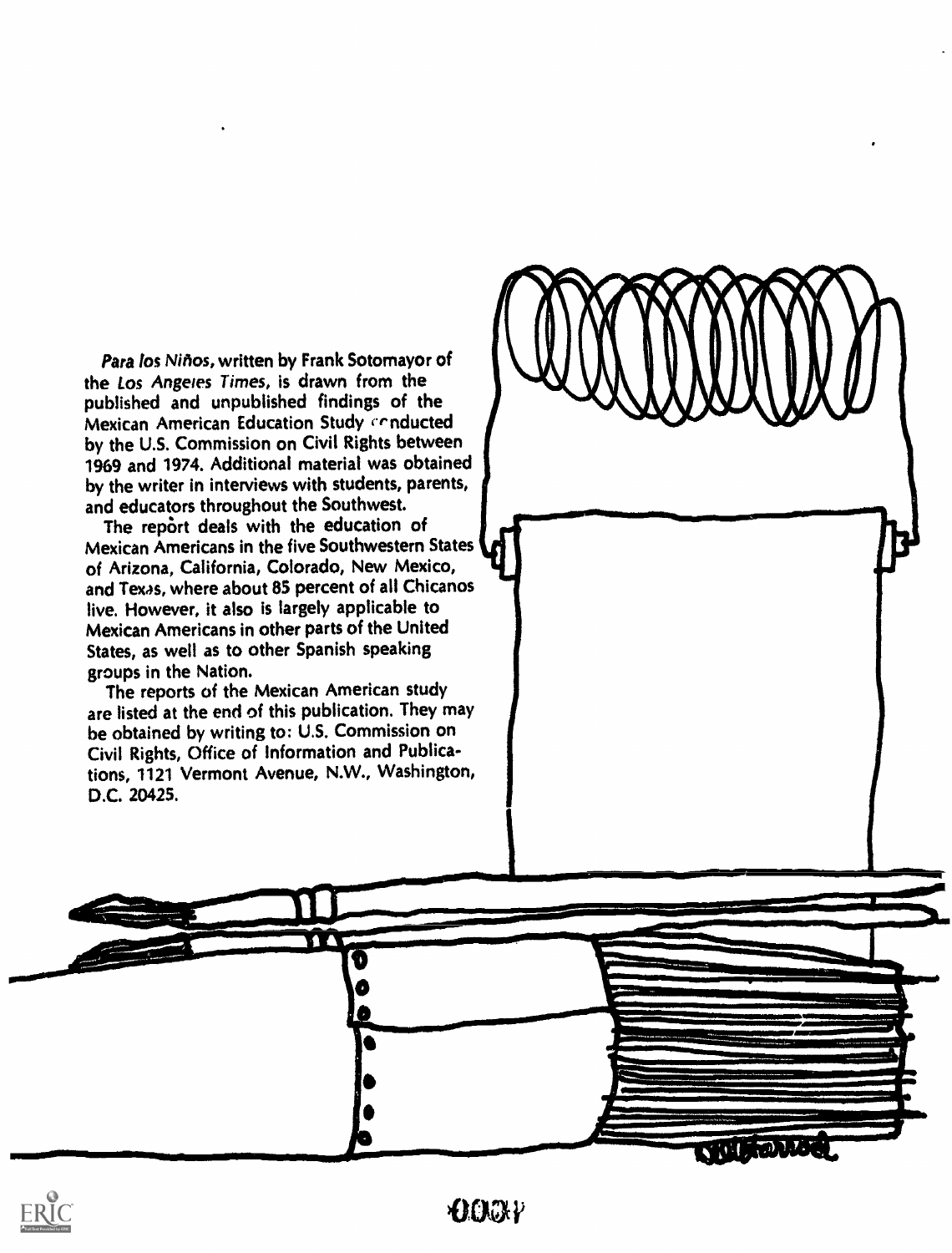### Prologue: The Writing on the Wall

A young Chicano artist dips his brush into a bucket of black paint and with a careful touch outlines the brown faces in his mural.

An old couple pauses on the sidewalk to admire the colorful scene taking form on the wall of a grocery store in East Los Angeles. " $\lambda$  Qué significa?" the woman asks, and the artist, Antonio Rito Ortega, walks over to explain his representation of life in the barrio.

The central area of the mural is dominated by the towering figure of a Mexican American student in graduation cap and gown holding a diploma. The student's upper body rises from the trunk of the tree of knowledge, dropping seeds of learning on the community below. "It signifies the importance of education in our lives," Ortega says in Spanish.

Yet there is something incomplete. instead of eyes, a nose, and mouth, the artist has covered the student's face with a large question mark. That, he says, indicates the uncertainty awaiting the Chicano student in school and the question of whether he actually will receive the diploma.

Just as the question mark clouds the educational fate of the student in the mural, it also hangs over the heads of countless other Mexican Americans in the Southwest.

"My mural asks the Chicano community, 'Will our children receive the education they need?' " the artist says.

The old woman nods in understanding. "Queremos lo mejor para los niños," she states. "We want the best for the children."

"Si,' her husband agrees, repeating a phrase heard often in Spanish speaking families, "para los ñinos."

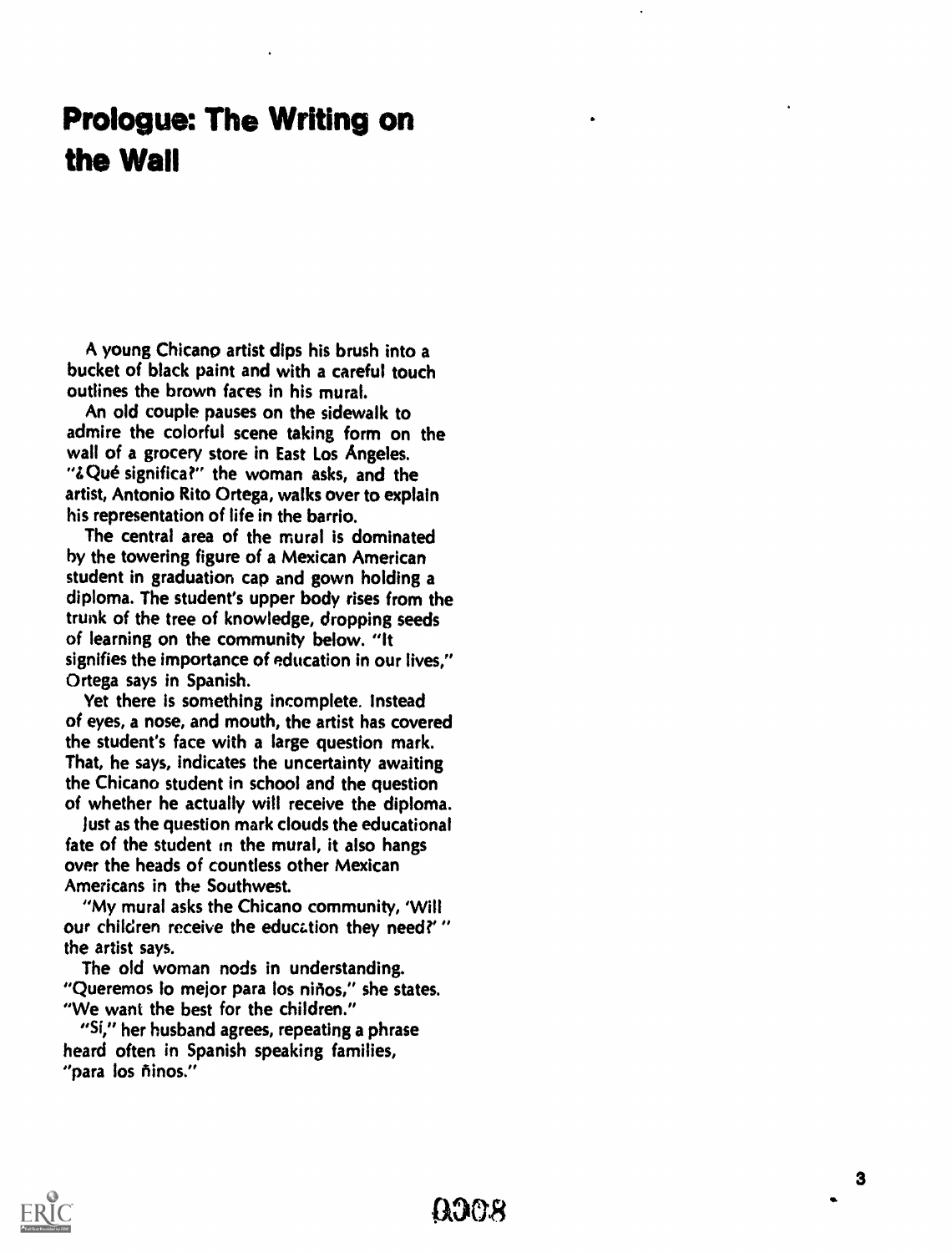### THE FIRST DAY

In a Mexican American neighborhood in a Southwestern city, a young mother leaves the kitchen where she is preparing breakfast, goes to the front bedroom, and wakes her daughter for the first day of school.

"Levántate hija. Es el primer día de escuela y no quiero que Ilegues tarde."

That morning, as Mrs. López helps Elena put on a new blue dress and brushes the child's long black hair, many thoughts go through her mind. Thoughts of how her daughter will be guided by a considerate teacher . . . of the schoolfriends Elena will make . . . of how she will miss her little girl being around during the day.

At the door Mrs. Lopez gives Elena a lunch and a few words of advice in Spanish. "Be careful crossing the streets. And listen carefully to your teacher. She will teach you many important things."

Then she watches proudly as Elena greets Rafael and Maria and all three head down the street toward Rio School, the neighborhood elementary school.

At the same time Sally Ross is on the freeway driving toward Rio Elementary School. It will be Sally's first day of teaching, but she isn't a bit nervous. She was an honor student at the university and is confident that she got all the proper training and preparation.

She has met with the principal and the other teachers at the school and they look like a good group. The only thing that bothered her was some of the teachers' curious pieces of advice, such as "You can't hold these students to high standards; they just can't make it." One male

teacher even referred to the students at the school as "animals" and "dirty Mexicans."

Well, that hardly matters now, Sally thinks. They won't have anything to do with her class. These will be her students. She's sure she's not biased against Mexican Americans, who make up 80 percent of the school's enrollment and she looks on her assignment as an interesting challenge.

As 22-year-old Sally drives into the school's parking area, she thinks about how good it will feel finally to be in that first-grade classroom, teaching her very first class after 4 years of college and the long summer months of waiting for this September day.

The playground at Rio School is busy with vibrant children talking, laughing, and running. Elena and her friends, excited and happy, walk past the other children into the school. Arriving at the first-grade classroom, Elena smiles shyly when she sees her teacher.

As soon as the class session begins, Elena knows that something is wrong. The teacher, Miss Ross, is talking but Elena cannot understand her.

She watches Miss Ross go around the room greeting the 6-year-old pupils. Coming to Elena, she asks, "What's your name?"

Elena looks back, puzzled. But her friend Rafael understands and whispers to her, "t Como te llamas?"

"Oh, no, Ralph," the teacher interrupts, "you must speak English in school." She repeats to Elena, "What's your name? Don't you understand English?"

Finally, the child utters, "Elena."

"OK," the teacher says. "We will call you Ellen."

Sally Ross goes back to her desk and jots down some names. "I'd better do something right

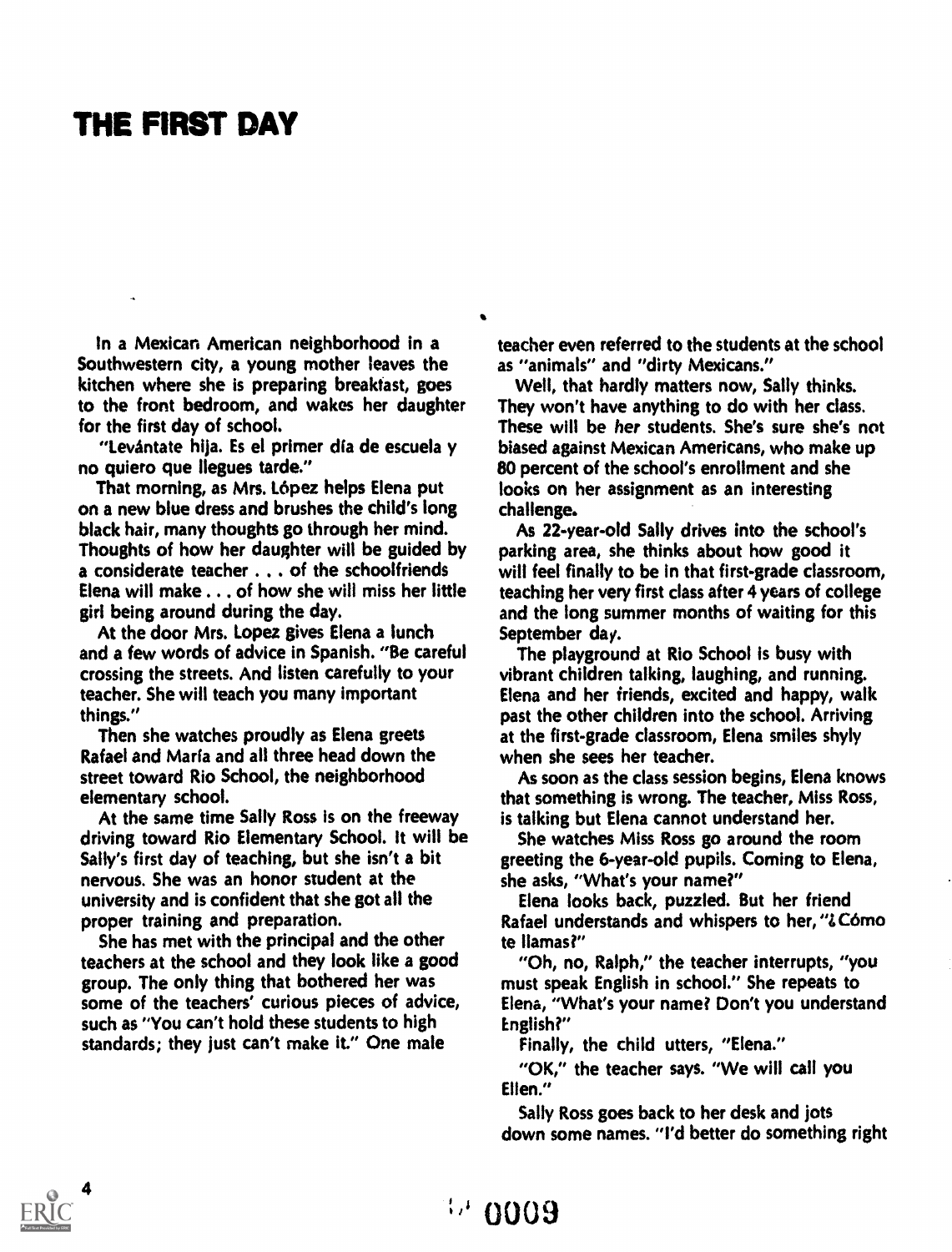away about the children with a language handicap," Sally thinks to herself. She quickly orders the six children who seemed not to understand English to take the front seats next to her desk so she can watch their work closely.

Elena hears her name called and in confusion looks at Rafael. He motions for her to move to the front seat and then avoids her eyes.

Hurriedly, Elena takes her new place.

The teacher turns confidently and begins distributing supplies to the class. But Elena, shaken by the rush of events of the last few moments, is not watching. "¿Por qué no habla como mi mama ?" she wonders.

For Elena López, the first day of school is the beginning of a bewildering and painful experience. Suddenly, with the mere ring of a school bell, she is expected to speak English. Spanish, the language of her parents, her brothers, sisters, and friends, is prohibited.

She has heard English on television but has had little opportunity to use the words she learned. Now. with the closing of the classroom door, the Spanish language has become useless for Elena. So when the teacher asks her a question that she doesn't understand and all the children stare, she feels very lonely and sad inside and wants to run and hide somewhere.

"I can't understand the teacher," Elena thinks. "No le entiendo."





### **DO10**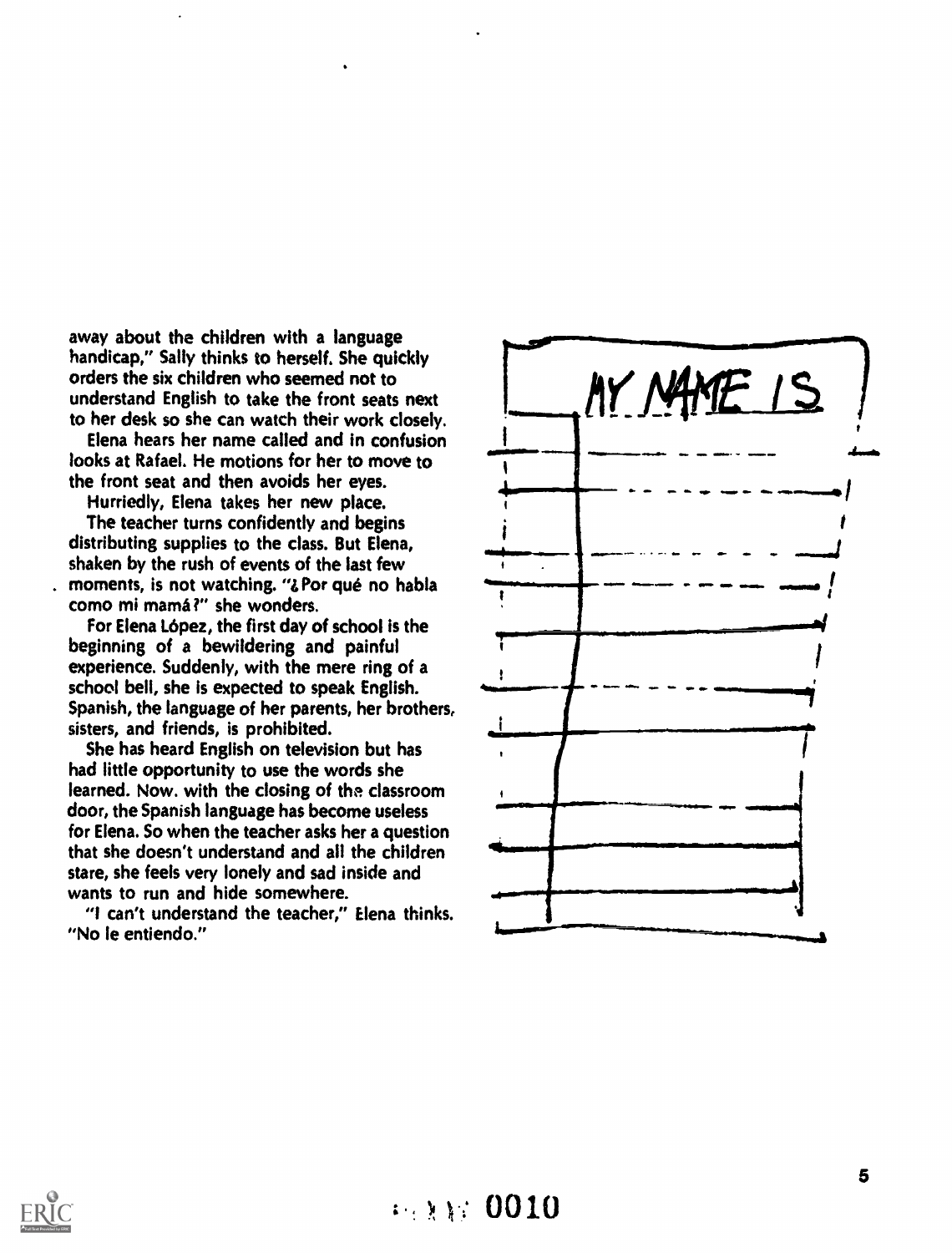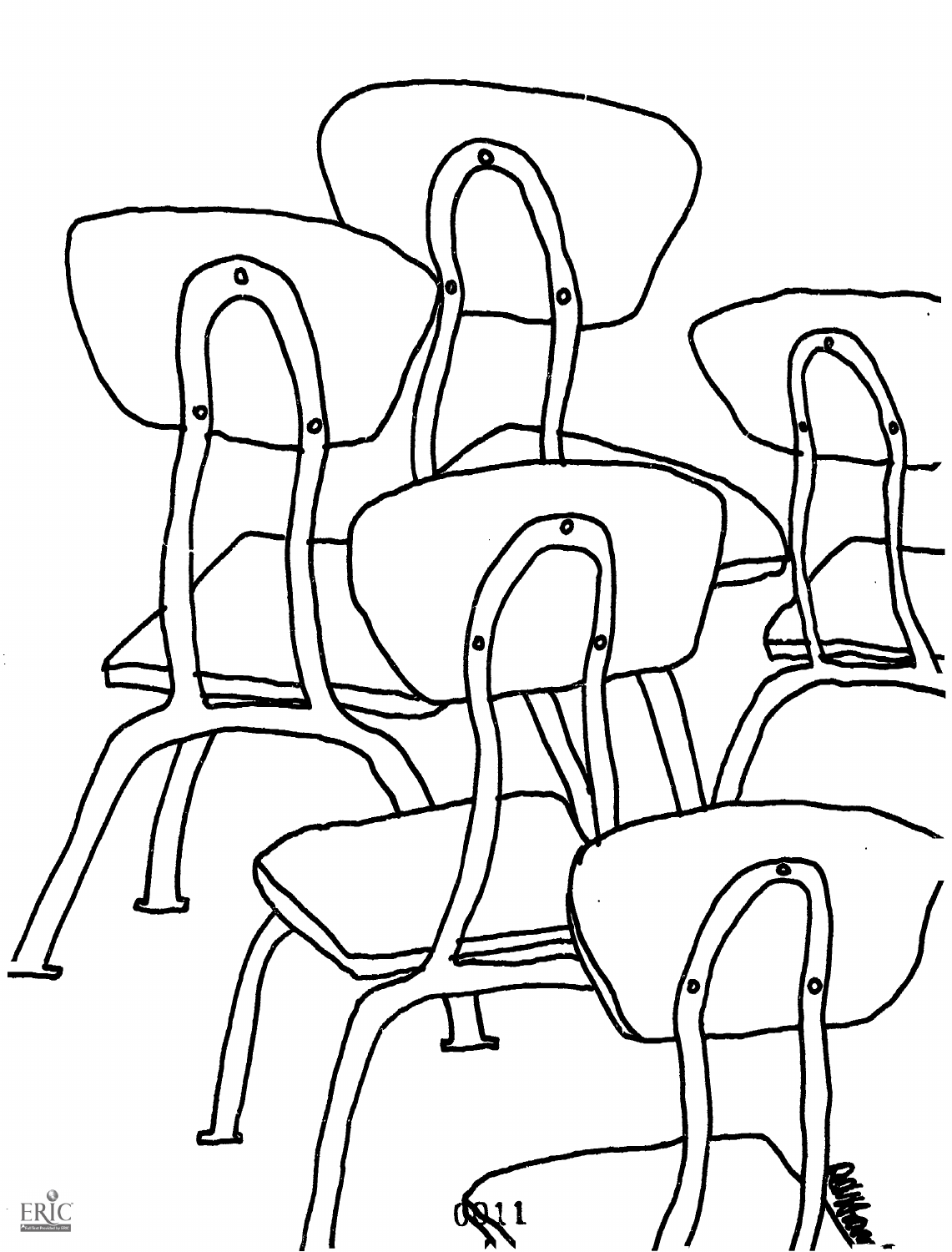#### WHAT STUDENTS FEEL

Parent. Teacher. Child. Each gives and receives from the educational experience. A parent watches a child grow, question, and learn. A teacher with skill imparts knowledge to her class. A youngster in the classroom accepts and responds to words, books, instructions, and attitudes. it is a universal exchange, unless obstacles are placed in the way, unless the two-way street of learning---the giving and the taking-is blocked by school-made barriers that damage the student's spirit and deaden the mind.

For many of the 1.6 million Mexican American students in the Southwest, such barriers are painfully real and seemingly unavoidable. And too often, too many of these young people give up and drop out.

The statistics are shocking. Each year tens of thousands of Mexican Americans end their schooling prematurely. Four out of every 10 Chicano students do not graduate from high school. In comparison, 9 out of every 10 Anglo students do finish high school. These are people, not numbers--people who are branded as failures early in life at something that society values highly.

But are the children the failures? Or has the educational system failed them?

Mexican American parents and many educational experts believe it is the schools that have set up the pattern leading to failure, leaving only the luckiest and most adaptable to survive. They are alarmed that generally Mexican American children do less well than their Anglo classmates in school and score lower on reading and other achievement tests.

The U.S. Commission on Civil Rights, after a 5-year study of schools in the Southwest, found "a systematic failure of the educational process, which not only ignores the educational needs of Chicano students, but suppresses their culture and stifles their hopes and ambitions."

The Commission's Mexican American Education Study was the most comprehensive of its type ever conducted. It documented with facts and figures what Chicanos long have known- $-that$ Mexican Americans are being denied equal educational opportunity in the schools.

The complex process of school failure starts when the child enters the first grade.

From the beginning, many Mexican American school children are made to feel that they have some things that are not wanted-the wrong language, an accent, a different lifestyle and culture. They know they lack some things that are wanted-the right language, the right background, a Dick and lane house, and Pilgrim ancestors.

About half of the Chicanos starting school do not have a working knowledge of English. People in this situation, such as Elena López, perhaps face the toughest time in school systems that make no provisions for non-English-speaking youngsters. For them it is sink or swim.

Yet speaking English doesn't remove all the barriers.

Even for those Chicano students whose families have lived in the Southwest for generations and who speak English as well as Anglos, the schoolmade barriers are great. They also find that they are often overlooked in class, are advised by counselors to take auto shop instead of college prep courses "because they might find them too

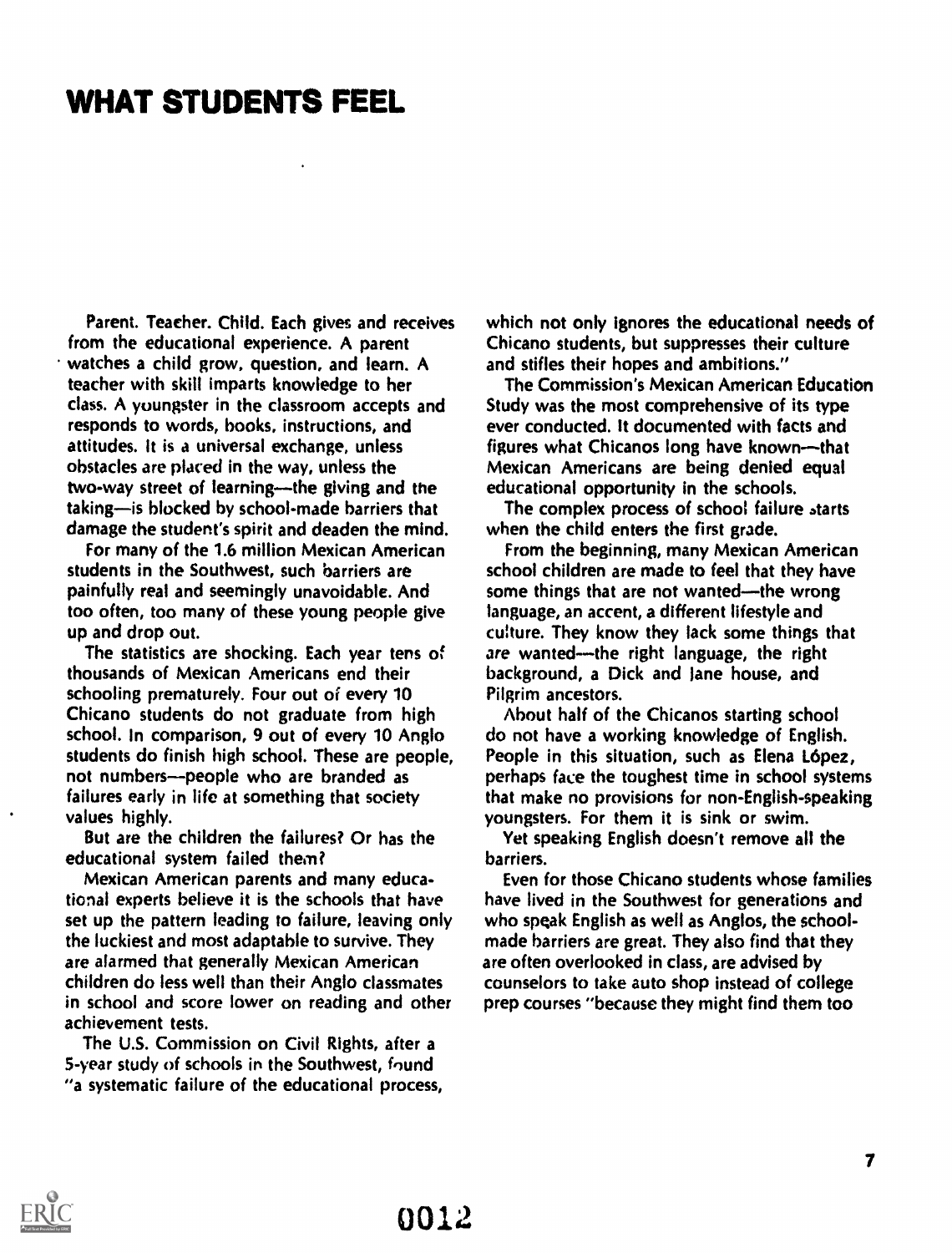difficult," or have to listen in history class about the settling of the Southwest by courageous Texans and stalwart Easterners.

These students aod those like Elena Lopez all know that something is wrong.

Listen to them.

"Where I come from everybody speaks Spanish and that's all you know, Spanish," says a 16-year-old Texas student. "And when you are 6 years old, all of a sudden they put you in this Anglo school and it's English right away, but nobody knows how to speak English. Then they try to counteract this by forbidding you to speak Spanish. 'Spanish is bad, Spanish is bad.' When I was little I had the idea Spanish was a dirty language and I felt kind of rotten."

A Tucson teenager recalls that in elementary school "The houses in the Dick and Jane readers didn't look anything like mine. I wondered if there was something wrong with my house. And often, the things teachers discussed had no meaning in my life, but I tried to pretend they did. Teachers were always talking about getting a good breakfast-orange juice, cereal, milk, bacon, and eggs. But these foods didn't mean anything to me. Our family had tortillas with beans and cheese or chorizo."

A young Chicano in a Texas school says, "I remember phrases from my history book such as 'Santa Anna knew that he was dealing with a superior class of men.' It is phrases like that that stay in your head until it gets to your subconscious. 'A superior class of men.' What  $am$   $\longleftarrow$  inferior or something?"

"When I was going to elementary school in Anglo middle-class West Los Angeles, there were only seven or eight Mexican Americans in the whole school," says Rachel, 21, a university student. "I spoke English, but they laughed and ridiculed me for my pronunciation of church, chair, ship. They laughed when I brought, burritos for lunch, so I quit doing that. i was very uptight about what I did. I wanted to fit in.

"Then I went to live in the East Side barrio and found that many of the teachers didn't expect students there to do anythir g. It used to upset me to hear a teacher say, 'if I were in another school, I'd be expected to teach such and such, but not here.' The teacher was telling us in so many words that we weren't as good as students in other parts of the city.

"When I was in high school, I told my counselor I wanted to go to college, but she said, 'Don't try to achieve that. It's not for you. Instead, why don't you try secretarial studies?'

"So I took secretarial studies, but still I wanted to go to college. I went to junior college for 2 years to try it. And then I went on to Cal. State L.A. I'll graduate this year."

Roberto, a 20-year-old university student, says he can't forget that in his last year at a South Texas high school, "We wanted a Mexican American club on campus and Mexican American teachers, counselors, and books on Chicanos. But we ran into all kinds of trouble. We tried but couldn't get anywhere with the principal, so we went to the district office. They told us to come back 'mañana' and later a bunch of us got arrested. They said we were 'parading without

 $013$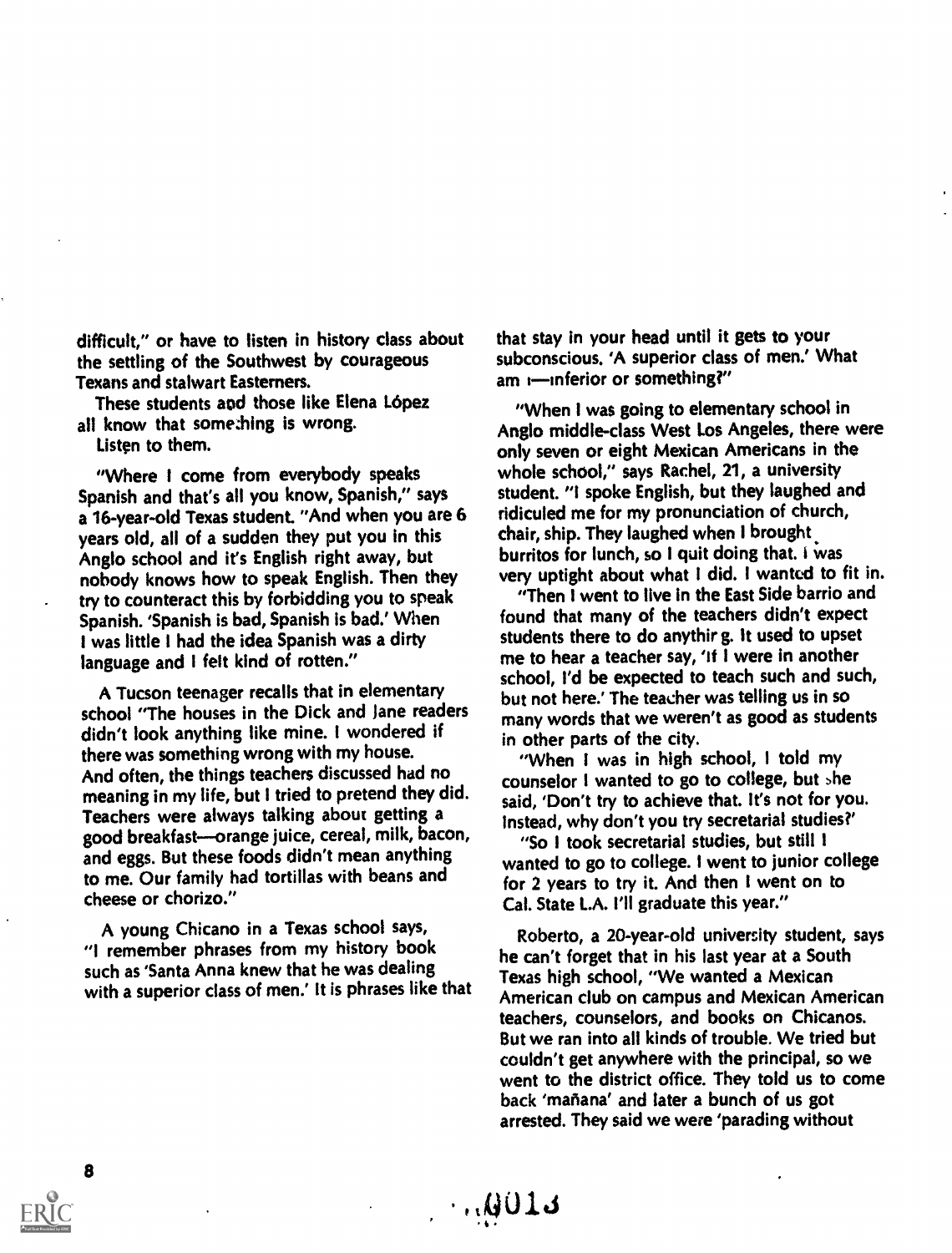a permit.' Eventually they did hire one Chicano counselor, but things were pretty much the same. We were labeled 'rabble rousers' and 'Communists.' I can't understand it. Why do they want to destroy our language and culture?"

These young Chicano students are frustrated and angry to find that their education is not a challenge, but a battle with the odds stacked against them. It is not enough to ask anymore why Chicano students don't learn. But what should be asked is why teachers do not teach and why schools do not care.



adopthic

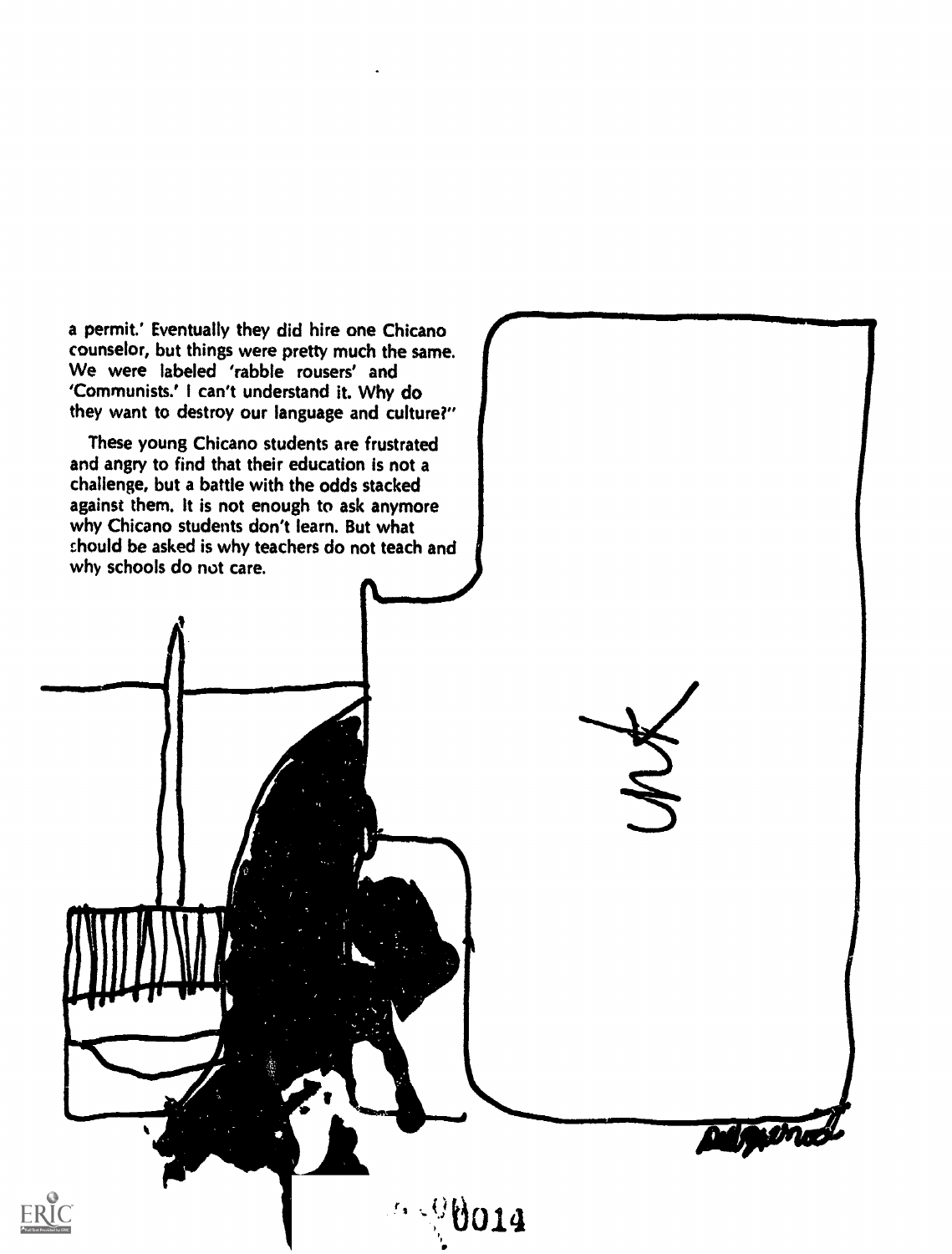#### WHAT TEACHERS EXPECT

San lose was hot and muggy that day. In one of the largest high schools in the city, an Anglo teacher, in her mid-forties and smartly dressed, walked slowly down the hall to her next class. She seemed surprised and a bit flattered to be greeted by a visitor at the classroom door who wanted to sit in on her history class, which was filled with mostly male Chicano students.

The teacher agreed, but turned to the visitor apologetically and said, "Don't expect very much from these students. This is my slow class."

Asked for an explanation, she replied quietly, "We consider these students low achievers. You should really visit one of my high ability classes."

It would be nice if every classroom were filled with eager young minds, just as it would be nice if every teacher who walks into a classroom were filled with excitement and zeal for teaching. It would also be nice if teachers greeting a class of Chicano children would expect them to be as interested, studious, and ambitious as a class of Anglo students. But too often they do not.

One teacher who works in a predominantly Mexican American school expressed it this way: "I am a good teacher, I think. If I had a normal bunch of kids, I could teach. But this certainly is not a normal bunch of kids."

The heart of the educational experience, the give-and-take between teacher and student, can be damaged seriously when a student senses that the teacher is displeased or disinterested in his or her work.

it is not difficult, then, to understand why Chicano students become discouraged. A Civil Rights Commission study showed that teachers gave praise or encouragement to Anglo students 36 percent more often than to Mexican

Americans. They directed questions to Anglos 21 percent more frequently than to Chicanos and accepted and used the ideas and responses of Anglo students 40 percent more often than those of Chicanos.

The study found that Mexican American students receive less overall attention than Anglos from teachers and, not surprisingly, that Chicanos participate less in class. The total picture that emerged from the survey was that Mexican American students often are ignored in the classroom.

Commission staff members observed these examples of educational neglect:

In a San Antonio schoolroom one Chicano sat in the back and volunteered several answers. At one point the teacher did not even acknowledge his answer. At another time he volunteered an answer which was perfectly suitable. Yet the teacher stated: "Well yes, uh huh, but can anyone else put it in different terms?" The teacher then called on an Anglo boy who gave the same basic response with very little rephrasing. The teacher then beamed and exclaimed: "Yes, that's it exactly."

In a Phoenix classroom, several Chicanos kept raising their hands eagerly at every question. Mrs. G. repeatedly looked over their heads and called on some of the same Anglo students over and over. In some cases, she called on the Chicanos only because the Anglos were not raising their hands. After a while, the Mexican Americans stopped raising their hands.

Any progressive program in Southwestern schools aimed at opening the door to better education for Mexican American students will have to look to its teachers. They hold the key.

"You're doing a report on Mexican American

10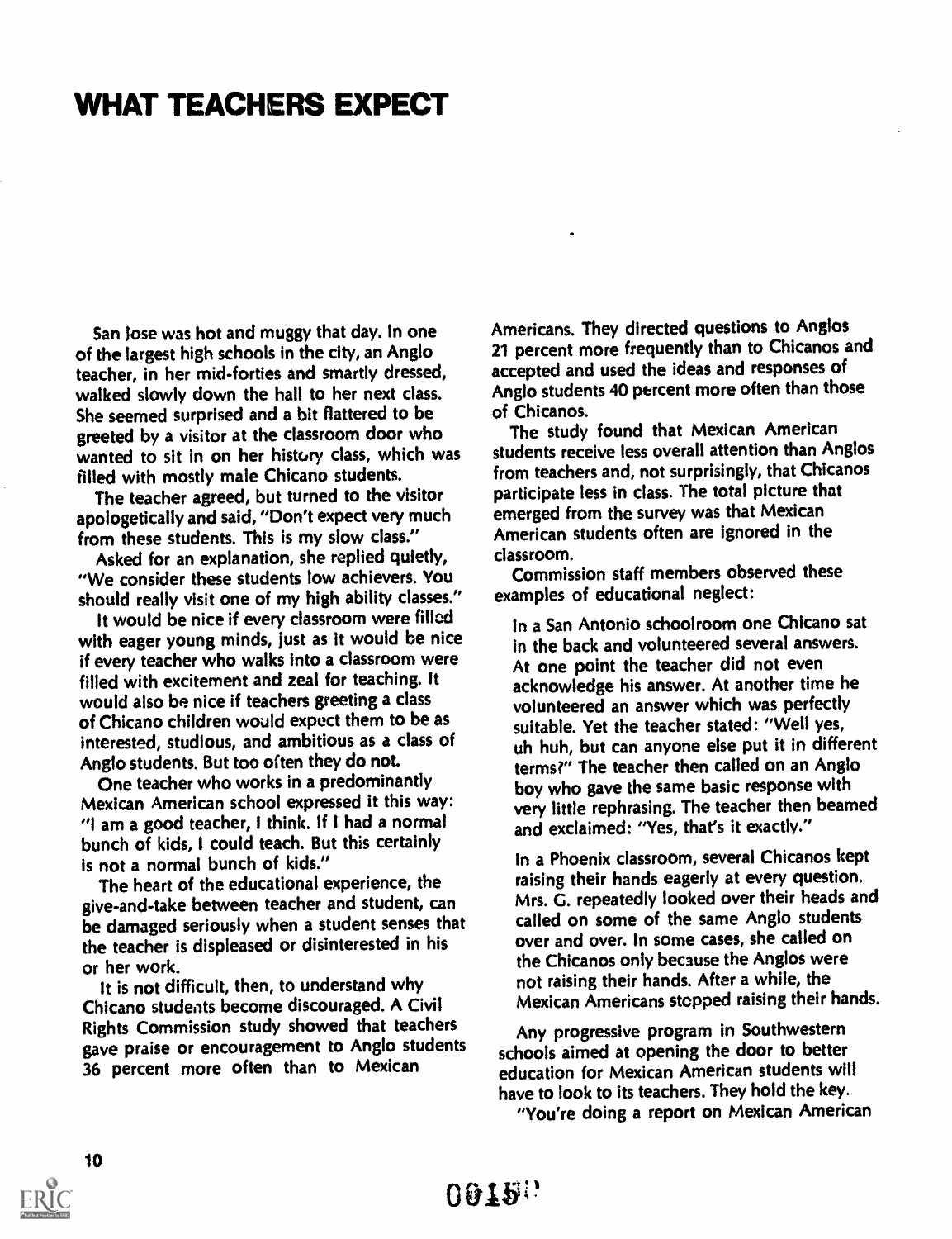

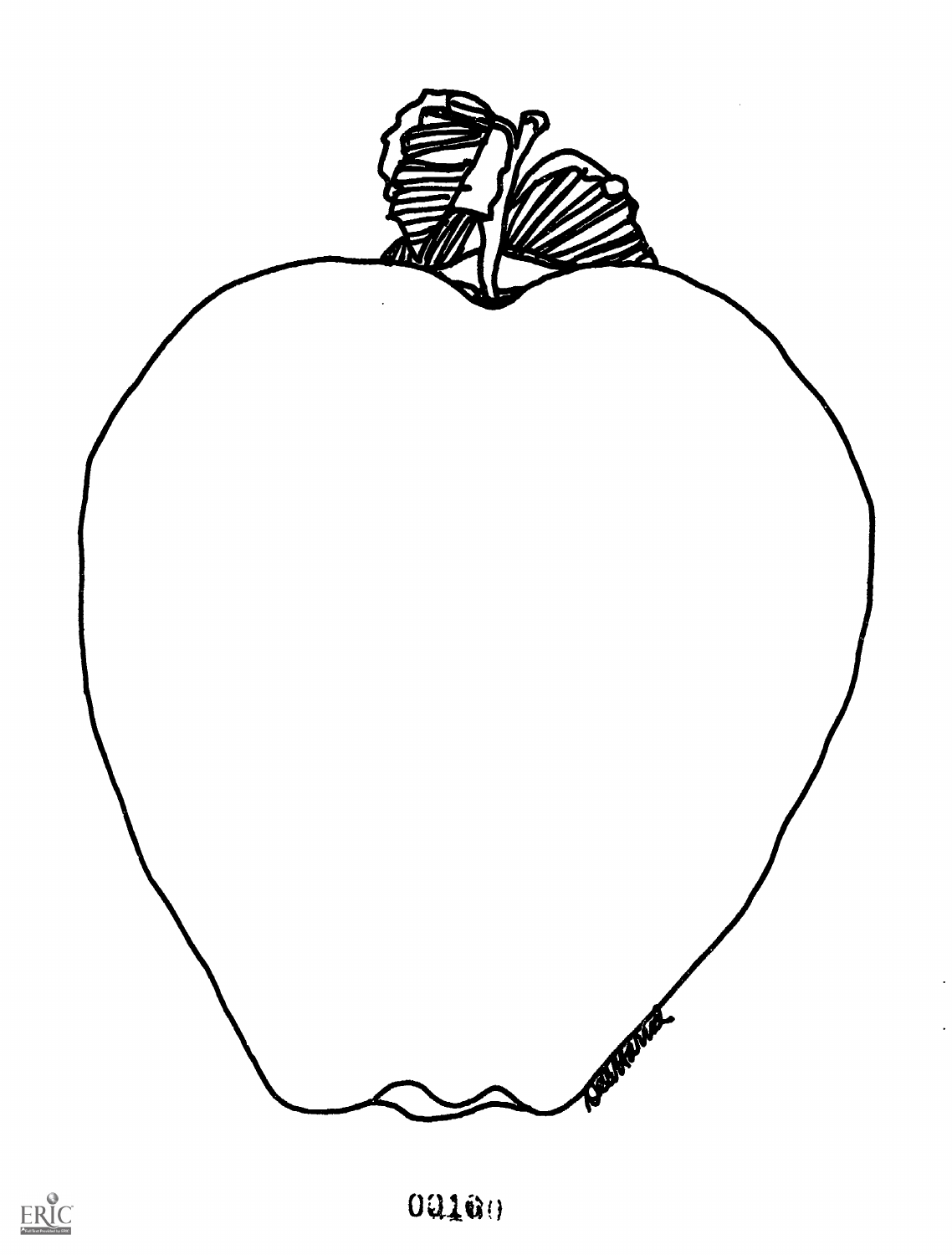education?" a teacher at predominantly Chicano Lincoln High School in Los Angeles asked. "Well, don't blame the poor teachers. We have enough problems."

Blaming the teachers is not the issue. Training them properly is.

Training programs that erase erroneous ideas about Mexican Americans, teach Spanish, present an accurate picture of Chicano family life, and reveal the rich Mexican American heritage will do much to remove the "cultural handicaps" of teachers and student teachers and help them respond better to Chicano children.

But this training is not being provided.

Few colleges and universities require any ethnic studies or Spanish courses as part of their teacher training programs.

Even the required education courses make little mention of situations and cases that might affect the teaching of Mexican Americans and other minority group students. One teacher remembers that "The only discussion of minorities in our college education classes was in a very general way when professors would point out that 'the problems of hunger and housing have to be solved before we can teach these low-income people anything.' "

And, finally, since most student teachers do their practice teaching in schools where the majority of the students are Anglos, they are basically unprepared when assigned to schools with heavy Chicano enrollments.

Only ore Southwestern State, California, has officially recognized the need for this type of preparation. Under recently enacted legislation known as the Ryan Act, student teachers must have some teaching experience with minority children before they can receive their State certification. This law will go into effect in the

1974-75 school year. It is a hopeful sign for the future, but it comes too late for those teachers who already deal with thousands of Chicano students daily.

Linda, 26, is in her third year teaching in a predominantly Chicano school in central Los Angeles. She says that she had no special training in college for teaching Mexican Americans and other ethnic groups even though her college was located in a Mexican American area.

"I just wasn't prepared to teach Mexican Americans," she said. "I took Spanish on my own because I figured I probably would have Chicano children in my classes at some time. It helped me out because I have had many students who didn't speak English."

Linda was told this year that her first graders would be "slow learners" judged by their work in kindergarten. "But I've held them to high standards and they do excellent work," she said, beaming.

"My neighbor is also a teacher in this school but she criticizes her students, calling them 'my monsters.' If she doesn't have any respect for them, I don't know how she expects them to learn."

Linda added that she stills feels there are "gaps in my knowledge about Mexican Americans. I would like to know more about my students' culture and homelife."

She described a telling incident with one of her 6-year-old students. "They were drawing pictures and I asked them to draw one showing the people in their family. I noticed Carlos had about 12 figures in his picture. I laughed at first and told him, 'No just draw your family.' He told me, 'This is my family.' He then pointed out favorite

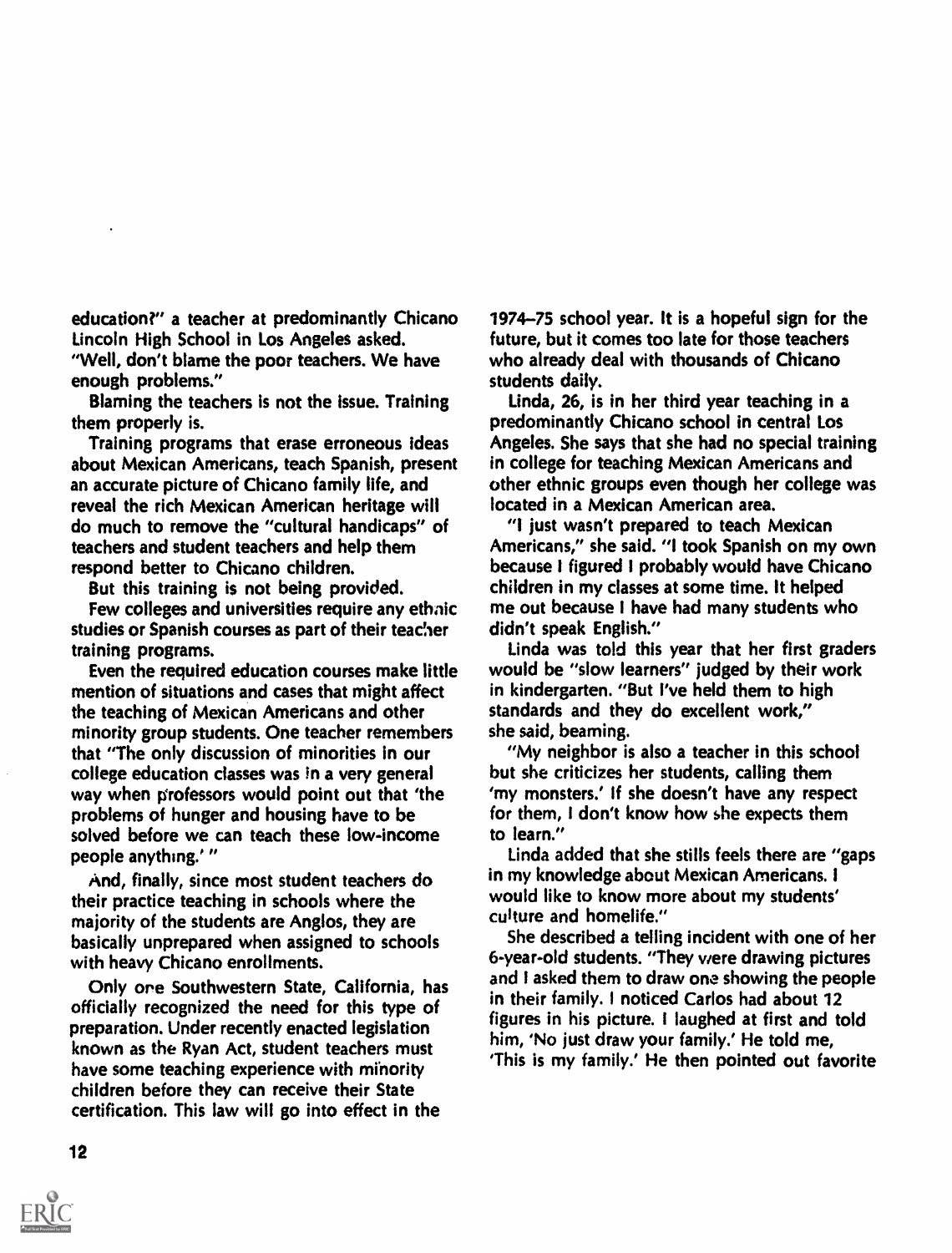cousins, his grandparents, aunts and uncles whom he was close to. They were all 'his family.' He taught me something.'

Linda is one of many teachers who cnuld benefit from some practical programs on teaching minority students. Effective "in-service" training courses for experienced teachers can open their minds to various aspects of Chicano values and culture, giving them higher expectations and new respect for Mexican American children.

A change in teacher attitudes was demonstrated in one training course when teachers were asked about the statement, "There is an absence of educational tradition in Mexican American families." At the beginning of the course almost all teachers agreed with the statement. Following discussions with parents, interviews, and research on the subject, the teachers at the end of the course reversed their opinions and disagreed with the statement. They had found through personal contact with the parents that there was a traditional emphasis on education in Chicano families. Attitudes had been changed. Minds had been opened.

Programs that provide training in Spanish and courses that deal with Chicano culture and history are just as vital for counselors as for teachers. The Commission found, however, that none of the Southwestern States has established requirements for cross-cultural courses that would help counselors in their work with Chicano youngsters. As is the case with teachers, few counselor trainees have an opportunity to work with Chicano students.

Understanding breeds sensitivity, but lack of awareness encourages stereotyped thinking. There are thousands of examples of Chicano students who have been shunted off to vocational courses because counselors have not thought of

them as "smart enough to go on to college." Rita is only one case.

"I want to attend college and become a teacher, but I've been taking business courses because of my counselor," says Rita, a California high school student. "He kept telling me that I didn't know anything. I think he thought he was doing it for my own good, but he could have looked into the matter a little more and tried to help. My grades are good. I could pass those college prep classes just as well as anybody else."

Advising Rita, who had the potential and the interest to be a teacher, to seek another career disregards not only the student's ambitions but the critical need for Chicano teachers in the Southwest.

In the last several years, waves of protest by students and parents in Southwestern schools have focused on the lack of Mexican American teachers. Although Chicanos have begun to fill a few school positions, the Commission estimated that in 1972 less than 5 percent of the 350,000 teachers in the Southwest were Mexican American.

Plainly, Rita is needed.

Chicano teachers and counselors can smoothly bridge the gap between home and school for Chicano children. A Mexican American teacher is more likely to have an understanding of the language and cultural needs of Mexican American children. Chicano students also would find it easier to identify with a Mexican American teacher, which would strengthen the bonds of communication and the students' desire to learn.

If more students like Rita are encouraged to become teachers, instead of being advised

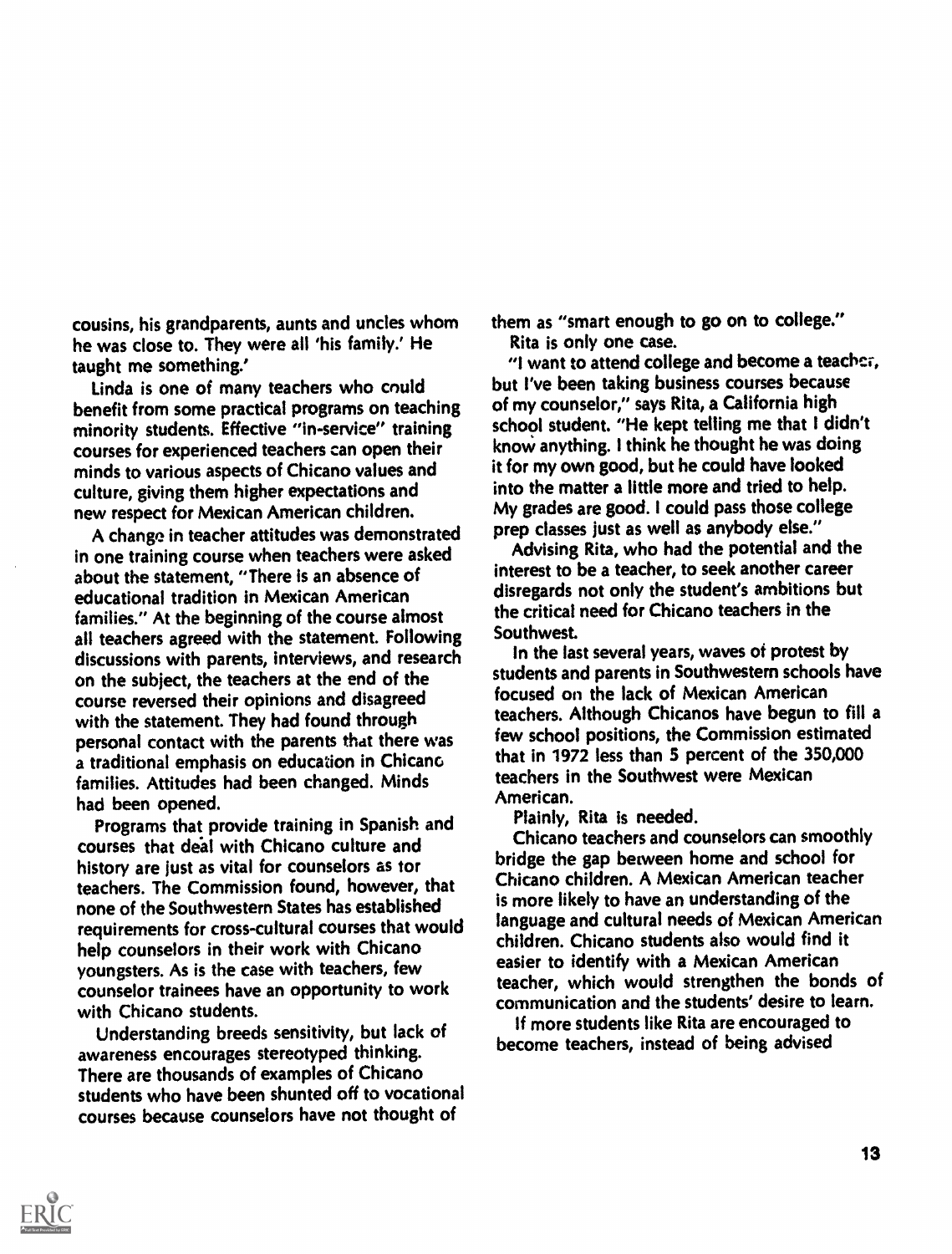

against it, Chicano teachers will be not a rarity but a reality in the Southwest.

But Mexican Americans need training and experience in teaching minority group children as much as non-Chicano teachers and student teachers.

A Chicano teacher in San Diego explained, "It was a traumatic experience when I was assigned to teach at a Mexican American school. My college training had given me no skills in dealing with my own ethnic group. In college, professors implied that the language of Mexican Americans was a handicap. It took me some time to see the real situation. At first it never dawned on me to look at the linguistic and cultural richness of the Chicano children."

Opening avenues of understanding can make a difference.

Teachers and counselors who are informed and not misinformed, who encourage and not discourage, can influence Chicano children to learn, to achieve, and to excel.

When teachers have high expectations for every student, a classroom can be a place where all children, including the culturally different, can be considered a "normal bunch."

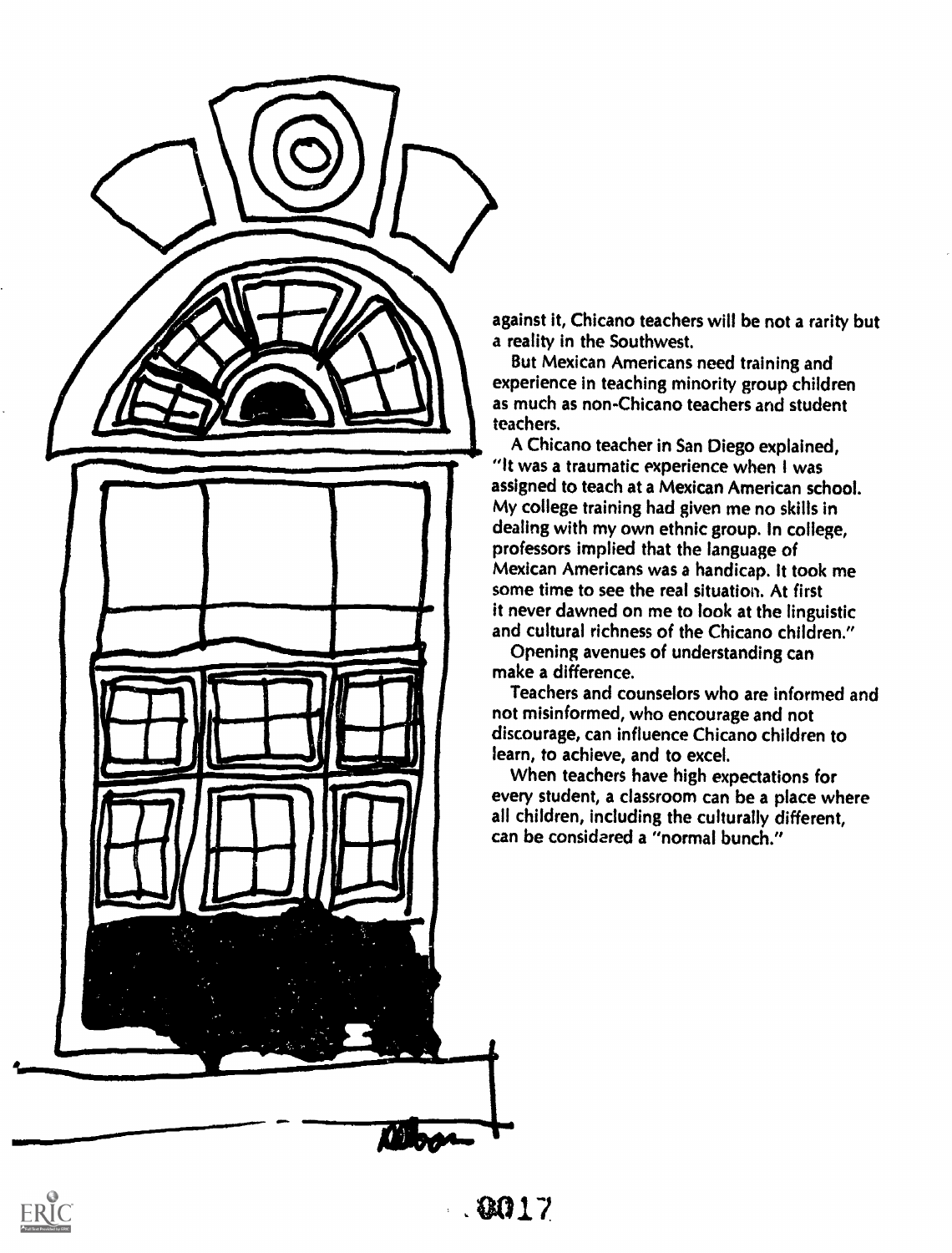# WHAT SCHOOLS ARE DOING

There are varying opinions among principals and school officials about what, if anything, should be done to give Mexican Americans an even break at education.

Some believe no problem exists. "We treat all our students alike," one Arizona principal said. "They are all the same to us."

Others recognize that Chicanos as a group do not perform as well as Anglo students. But they place the blame on the students or their parents. Thus, principals who responded to a Commission question about the high Chicano dropout rate commented:

"It's primarily an economic problem. Kids quit school in order to work."

"They are handicapped by the lack of importance given to education by their parents."

"It is not the fault of the school. i have never seen a school that discriminates against Latins."

"I think it is a social problem rather than an educational one."

A third group of educators admits candidly that the shortcomings of the schools are causing Mexican American students to drop out. Typical reasons were:

"Schools have pushed kids out because they have not offered the right programs."

"Here in Texas, I attribute it to our educational procedures. We have not adequately met the needs of Mexican American students."

"Our curriculums are not meaningful to Mexican Americans. No attempt is made to teach early Southwestern history. The Mexican American child feels he has no place in our society."

"There is a need for Chicano teachers and counselors."

"The schools create conflict in the students. In the past we tried to 'Anglocize' them. That was a mistake. I feet that the damage is done in the early years."

The opinions of principals and school officials are in, but they don't mean very much if you are 9 years old and can't read, or if you are 16 and just want to drop out and forget school.

Relevant school programs to insure better education for Chicano children are badly needed, but those in existence are few and far between.

Some schools are trying. They are taking a new look at the subjects they teach, adding courses on Chicano heritage, trying to recruit more Chicano teachers and counselors, putting more Mexican American aides in the classroom, and attempting to start bilingual programs.

But most schools are doing nothing-or, worse yet, continuing practices that practically condemn Chicano children to failure. One of the worst of these is ability grouping.

Grouping of students according to their abilities is done by schools "in the best interests of students," so they won't have to compete with children who are "out of their league." But this backfires.

In practice, ability grouping separates students from their friends and creates in them a false sense of their worth. Students in lowe: groups tend to feel and behave like failures, while those in upper groups may think of themselves as superior.

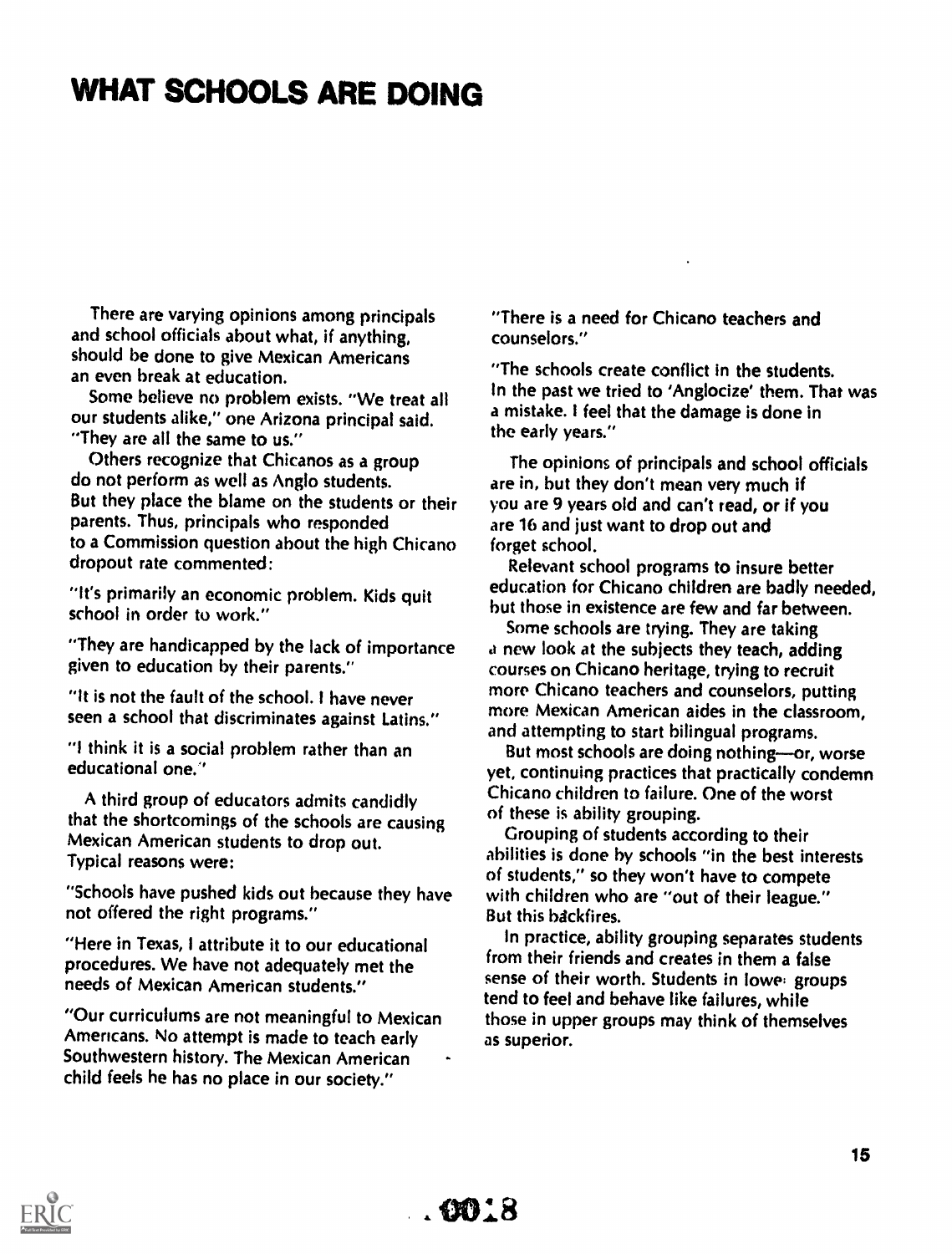

A review of grouping practices in schools throughout the Southwest shows that Chicanos are much more likely to be found in low ability groups than in high ability groups.

A Mexican American mother in a New Mexico town said, "My son told me one day that he was in the 'dummies' group at school. I didn't know what he was talking about until the teacher told me he was in a low ability group in his class."

Much like a prisoner, the Chicano child frequently is confined to a low achievement group, often from grade to grade, without reevaluation of his true ability.

Placement into a low ability class usually is based on the recommendations of teachers or counselors or on results of an intelligence (IQ) test. Both methods can shortchange Mexican American students.

IIMOMMEMIO



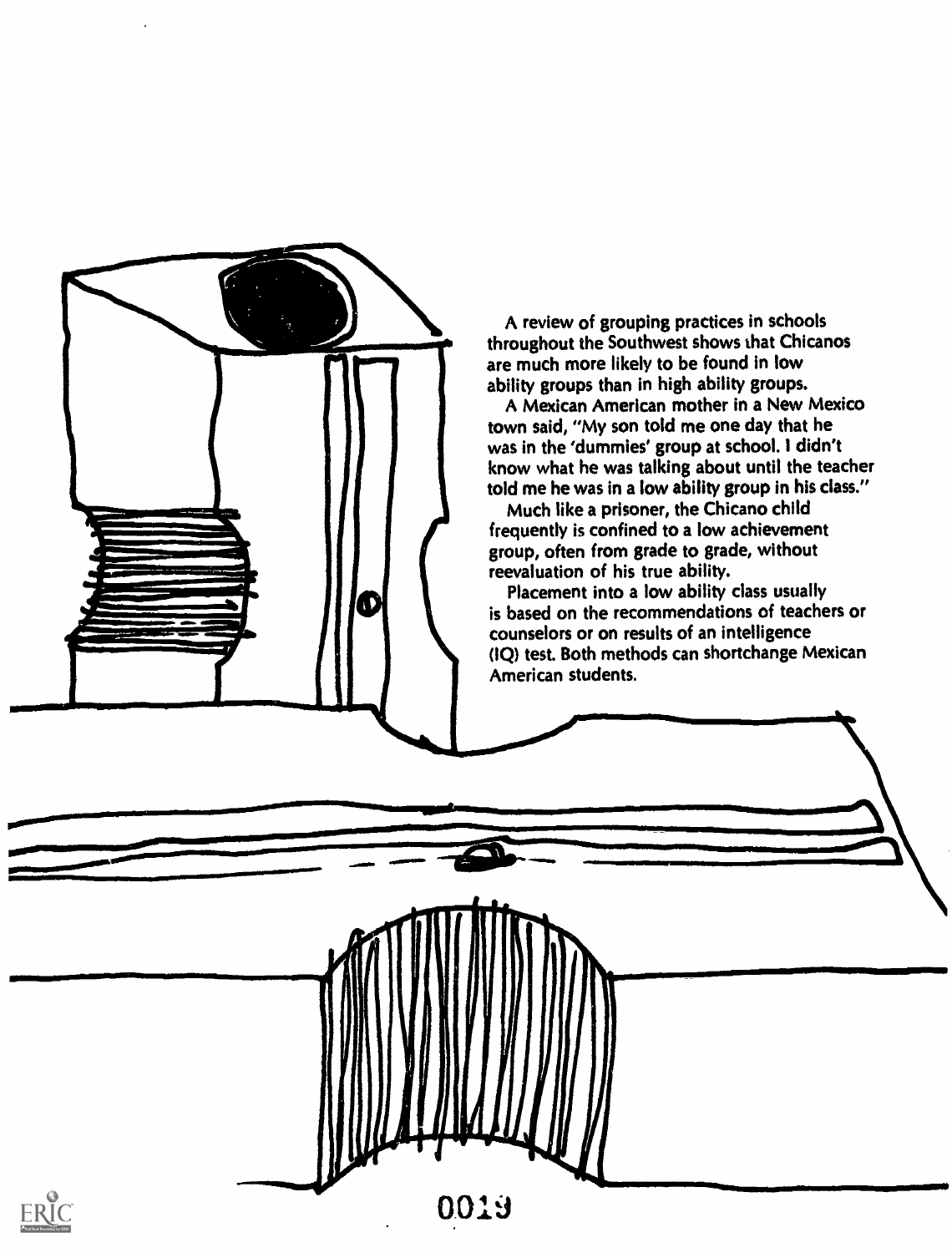Teachers and counselors who easily "track" Chicanos into slow groups quickly deny that they do so because they believe Mexican Americans are intellectually inferior. Of course not. They try to be more reasonable. Chicano children are "culturally deprived" or "emotionally immature," they say.

And then there are those educators who feel that bright Mexican American students shouldn't be in "honors" or high ability classes because they "might not be comfortable."

In other cases, the IQ test--that neat, precise package of questions, black on white-can spell failure for Mexican Americans. The test is supposed to measure a child's intelligence. But, since the test is designed for middle-class Anglo students, Chicanos are placed at a disadvantage. It becomes a test of language ability.

"Many Mexican Americans score low because they haven't mastered English," says Dr. Steve G. Moreno of California State University, San Diego, an authority on IQ testing.

The unfairness of IQ tests is widely acknowledged by educators, as evidenced by these statements made by principals to the Commission:

"IQ testing is not a true evaluation of a child's intellect. It is an outdated measure and should be declared obsolete."

"IQ tests are really language tests. Many Chicanos don't know the names of items on tests. They find it difficult to follow the instructions in English."

 $''$ IQ tests should not be used—not even for Anglos."

Some schools and school districts have discontinued IQ testing, especially in the early grades, at the urging of parents and committed educators. Yet the testing continues at many Southwestern schools, affecting the lives of thousands of children.

Mexican American parents, students, and educational reformers are turning increasing attention to the school curriculum, the basic plan for a child's schooling that includes courses, textbooks, and teaching methods.

It is in the daily classroom routine that the Chicano student's language is suppressed and his culture and heritage are ignored or distorted Many schools still stress "don't speak Spanish" as the cure-all to the "language problem." Only about 4 percent of the elementary schools and about 7 percent of the secondary schools offer courses in Mexican American history. Chicano home experiences and interests are not considered as having anything to do with the curriculum.

Mexican Americans dream of using the school's curriculum to open up the two-way street of learning, to give Chicano culture a place in all subjects from reading to history and to make Spanish not a stumbling block but a sippping stone to better use of English.

bilingual- bicultural education is considered by many  $\mu$ -prsons to be the best vehicle to make this dream a reclity. But it is being approached cautiously. Where given a chance, however, bilingual-bicultural education is showing that Mexican American students can learn, and learn well, with dignity and purpose. A look at an effective bilingual classroom best illustrates that.

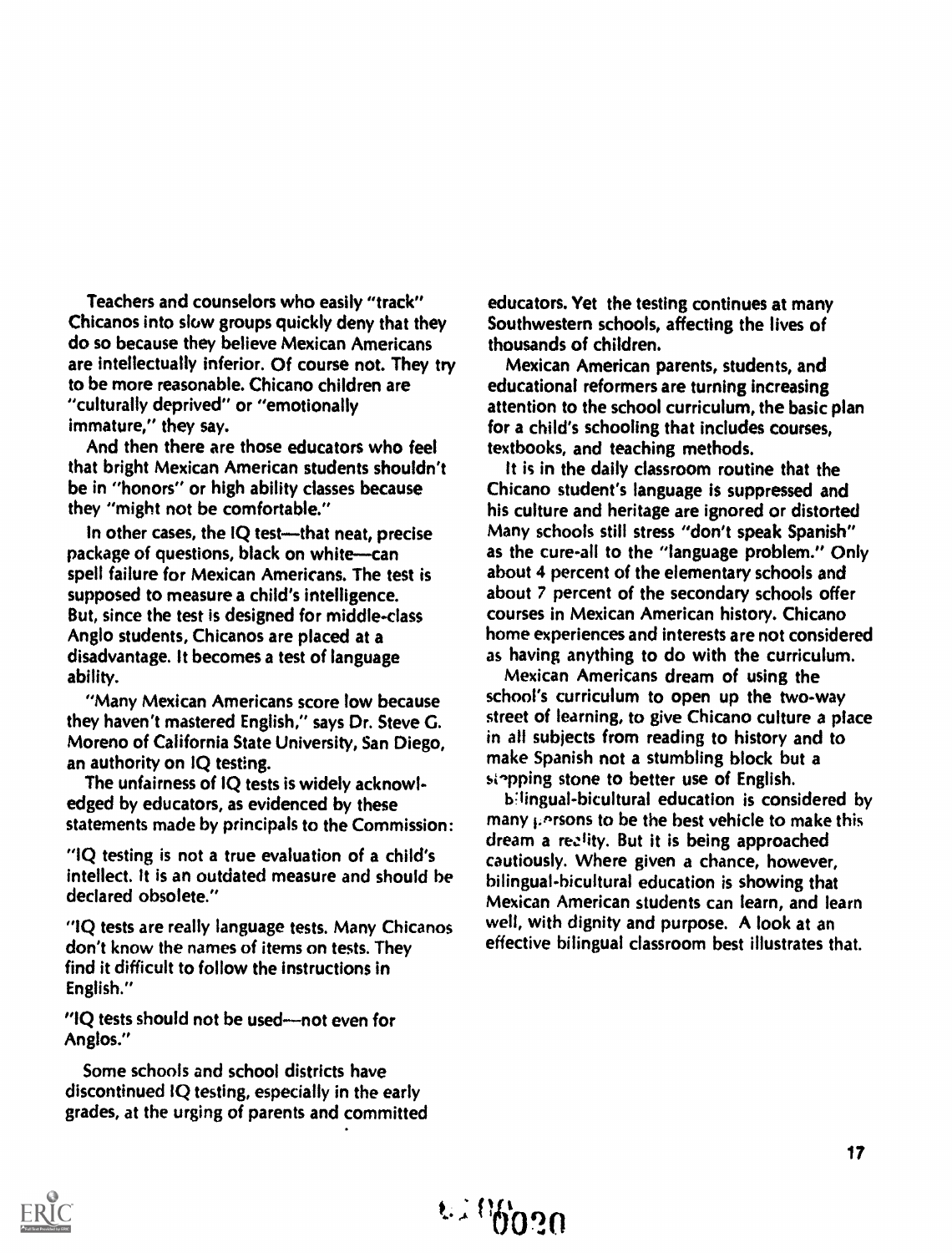# SE HABLA INGLES Y ESPAÑOL

A Mexican American third grader In a bilingual classroom in Los Angeles is reading to her classmates from the book, Harriet the Spy.

 $\hat{z}$ 

"Thank you, that was very good," the teacher says. "Now would you read from this one?"

"Habfa una vez un gusanito que vivia . . ." the student begins. It is immediately evident that the pupil is equally at ease in reading either English or Spanish. She reads effectively, with understanding, emphasis, and feeling.

The bilingual reading exercise at this school is a dramatic event because as recently as 5 years ago it was against the law to use Spanish as the language of instruction in California, as well as in some other Southwestern States. Now, bilingual-bicultural programs especially developed for Mexican Americans are a reality in a few selected schools and classrooms.

The results are encouraging. To a classroom observer, the students appear self-assured, enthusiastic, and involved. One pupil may ask a classmate a question in Spanish and receive an answer in English, or vice versa. It is all very natural-as natural as the students' home and neighborhood surroundings where varying degrees of bilingualism are a way of life.

in the last several years, this use of both English and Spanish in teaching has come to the classrooms of a small number of schools in the Southwest-a number much too small, its supporters believe. Across the Nation, a scattering of other minority group members also are beginning to reap the rewards of bilingual education. In addition to programs for Spanish speakers, federally-funded bilingual projects are in operation in 18 languages for such groups as Chinese Americans in California, Native Americans on reservations, French Americans

in Louisiana, and Portuguese Americans in Rhode Island.

Bilingual education is not new. Various bilingual methods have been used throughout the world for many years. Some forms of bilingual education existed in the United States up to World War I, when they virtually disappeared from the public schools.

Then in the early 1960's bilingual education was revived. Mexican Americans had been pushing for some form of bilingual education for years before, but the first modern day English-Spanish program was started in Florida for Cuban immigrants after the Cuban revolution. This increased the interest in bilingual programs throughout the country. In late 1967, an important step was taken when Congress passed Title VII of the Elementary and Secondary Education Act. Title VII, also known as the Bilingual Education Act, provides Federal money for bilingual programs in many schools throughout the country.

The first bilingual programs for Mexican Americans were started in Texas, and scattered programs now exist in all five Southwestern States. For the fortunate few who are in trees bilingual-bicultural classrooms, the experience is exciting and enriching.

One such bilingual program is at Bridge Street Elementary School in the predominantly Chicano area of East Los Angeles. The program there is in its fourth year and going strong.

The drab concrete exterior of the Bridge Street School building contrasts sharply with the bright, warm faces inside the classrooms. Along the walls on bulletin boards of the bilingual classes are posters reminding you that "A" stands foráguila (eagle) as well as apple. An exhibit of heroes includes not only Washington and Lincoln but also Mexican patriots Juarez and Hidalgo and

18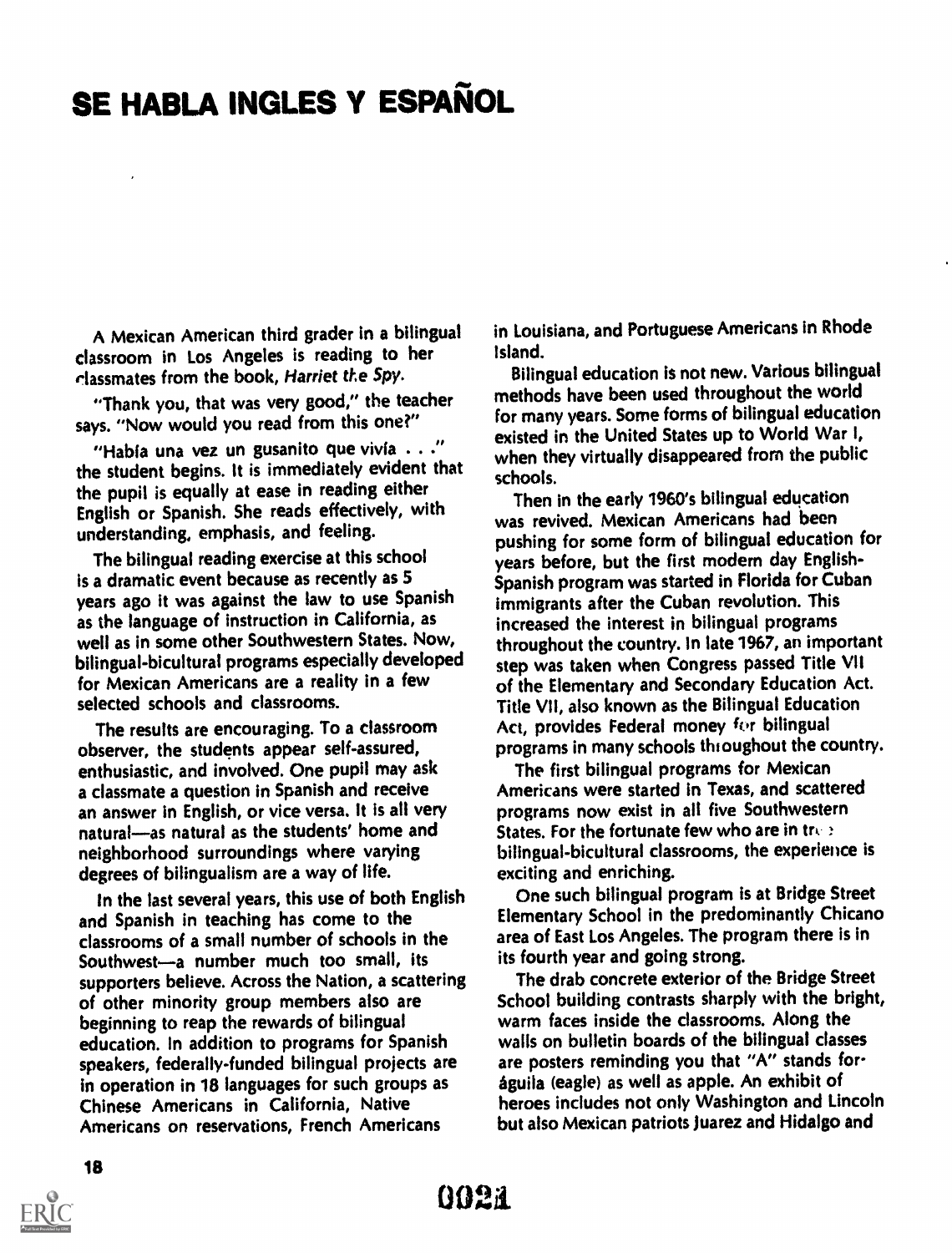



:04322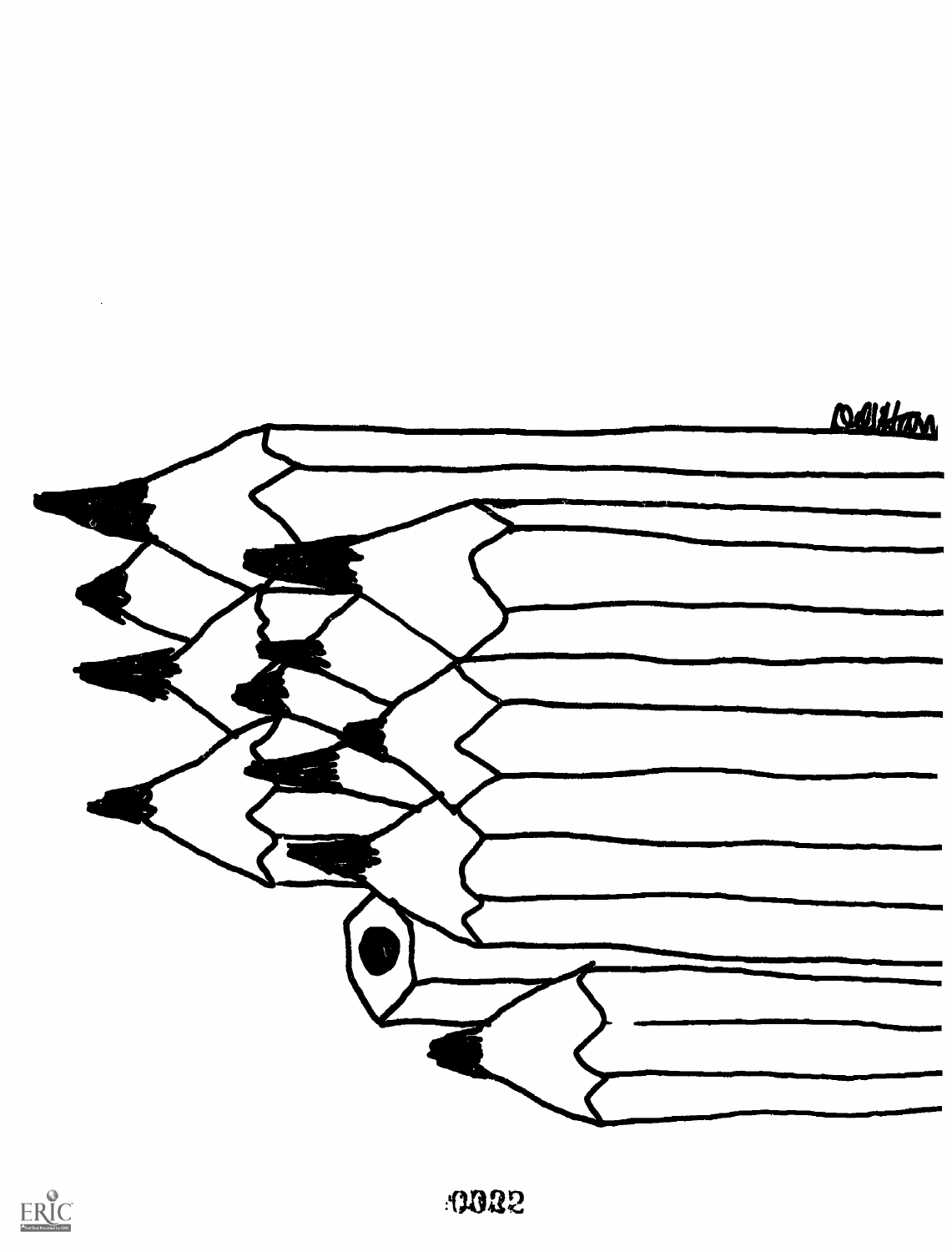U.S. leaders of all ethnic groups. One child's display reports the "News of the Day" in English and another summarizes "Las Noticias del Dia" in Spanish.

A sense of commitment to bilingual education comes through in conversations with the school's teachers, principal Luis Salcido, and Title VII bilingual coordinator Marta Acosta. For years Mrs. Acosta felt frustrated by not being permitted to use Spanish in teaching Mexican Americans. Now she supervises bilingual-bicultural instruction at Bridge in kindergarten through fourth grade. With pride, Mrs. Acosta invites visitors to view the bilingual classes.

In one kindergarten, teacher Rita Cázares is about to begin her "magic circle" session. She and 10 pupils are clustered in a circle on the floor. Behind them, hanging on a string, is a rainbow of colorful student drawings.

"Today we are going to talk about what makes us feel very happy," Mrs. Cazares begins. "Hoy vamos hablar de algo que nos hace sentir muy feliz. . . Who wants to be first?"

"I like to watch TV," Jenny says.

"Yo quiero un carro de carreras," Alfonso chimes in.

"I like swings," Sandra adds.

In turn, the students continue to volunteer answers. Which language they use is not important. Their expressions of thoughts and ideas are what matter. The goal is to develop the students' positive image of themselves. Pupils readily take part because they are talking about their ideas and feelings.

"The children's experiences are the curriculum," says Mrs. Acosta. "Use of their own language allows them to express themselves their thoughts, wishes, and feelings."

Every few minutes, Mrs. Cázares has the children review what the others have said, encouraging them to listen carefully and aiding their awareness of others. Each student uses his own language and hears a second language in a meaningful situation .. . a method that allows the pupil to increase his bilingual skills.

Down the hall, third grade teacher Arturo Selva is dictating a letter in English to a dozen pupils. Earlier he had dictated a similar letter in Spanish to them.

In another part of this classroom, a Mexican American parent who serves as a teacher's aide gives individual attention in English reading to a pigtailed girl who speaks only Spanish at home. Other students, meanwhile, work by themselves, reading from English skills workbooks.

Then teacher Selva ends the group sessions and goes to the blackboard. He writes out the Spanish sentence "Adonde vas" and asks for a volunteer to punctuate it. Fifteen boys and girls raise their hands and wave them with enthusiasm saying, "I know, I know."

Selva calls on a girl of Japanese background who correctly places question marks at the beginning and end of the sentence and an accent on the "o".

Turning to the class, Selva asks, "LEstan de acuerdo?" "Do you agree?" He then compares the accentuation of the Spanish "LAdonde vas?" with the English "WI-ere are you going?" Selva uses both languages to stress points, reinforce ideas, and introduce new concepts.

The bilingual technique continues throughout the day. Selva teaches all subject areas—including mathematics, history, and science-in both English and Spanish. Use of the two languages follows no hard and fast plan but develops naturally as teacher and students see fit. And

20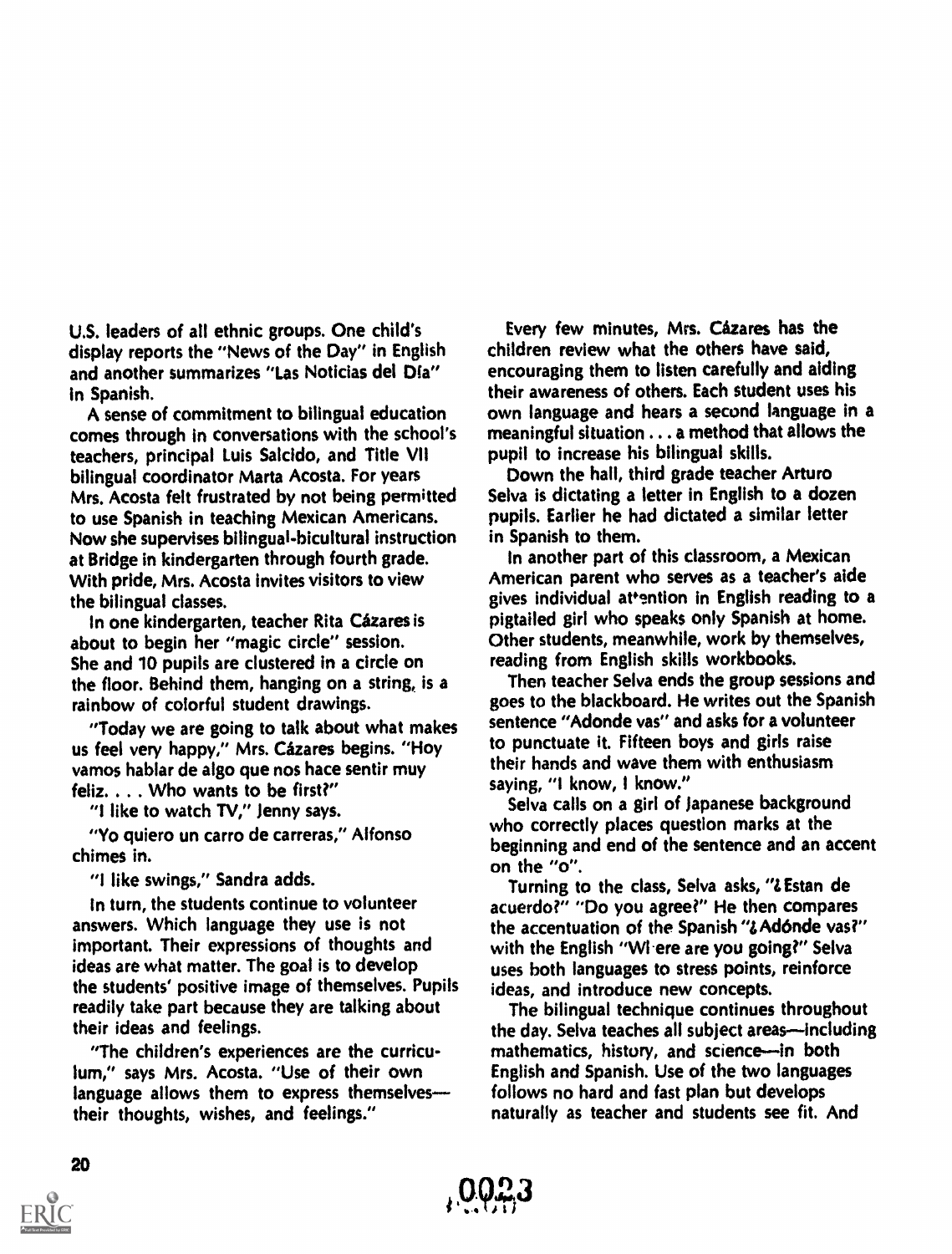more than that, the teacher increases student understanding and interest by drawing from experiences of two cultures to explain his points.

"We use examples and descriptions that will be familiar to the students," Selva says. "If I'm talking to my students about what one-half means, I give them a tortilla, have them cut it into two equal pieces and give a half to a classmate. Then they all understand what one-half means.

"Many of the hangups some students had about themselves have been erased." Selva says. "Last year we had a tough time convincing one boy that it was all right to speak Spanish. He thought there was something wrong with it. Now he's comfortable using it and is well on his way to becoming perfectly bilingual."

The majority of third graders in Selva's class are already reading considerably above the fourth grade level. Selva is confident that by the sixth grade, when the students' bilingual training is due to end, almost all will be reading above the sixth grade level in both English and Spanish.

Five of his students-four of them Mexican Americans-out of a class of 26 have been tested as "gifted" (IQ above 132). One girl moved into Selva's bilingual classroom and scored a belowaverage 33 on her September math test. In the State testing several months later, she came up with a near-perfect 58 out of 60.

"I'm able to establish a good relationship with the students because I speak their language and I know their culture," Selva explains. "I've lived in East L.A. most of my life and I am familiar with the community and the people. This facilitates my teaching and our community involvement.

"What these children need is a composite picture of themselves, not a jigsaw puzzle with parts missing. What bilingual-bicultural education

does is to allow a child to say: 'I have a culture that is as beautiful as any other. Different is not wrong. I can speak two languages. Perhaps I can learn to speak three, four, five. I am proud of my heritage. I know I live differently. Isn't that nice?' "

Educators involved in Title VII programs consider community support important. People from the community serve on advisory boards that select bilingual teachers and make decisions on courses. Neighborhood adults are also used as aides and classroom volunteers. Many schools invite parents to workshops where teachers show how bilingual programs work.

When the Bridge Street School bilingual program was getting started, some parents were worried. One parent, Maria Ybarra, now a teacher's aide at Bridge, explains: "When I first learned about bilingual education for our children, I was against it because I felt that Mexican Americans had to learn English to do well in this society. But now that I have worked in this program and understand bilingual education, I see I was wrong. Our children are speaking better English and better Spanish than if they were in a regular English-only class. Estoy encantada. [I am delighted]."

Other parents quickly saw the benefits of bilingual instruction. One Mexican American mother drives her son in from another section of the city so that he can have a bilingual education. Having grown up in an Anglo neighborhood, the boy did not speak Spanish. Now he is gaining fluency and confidence in Spanish.

Yumi, a Japanese American girl in Selva's class, is driven to school by her parents, who live outside the school's boundaries. With district

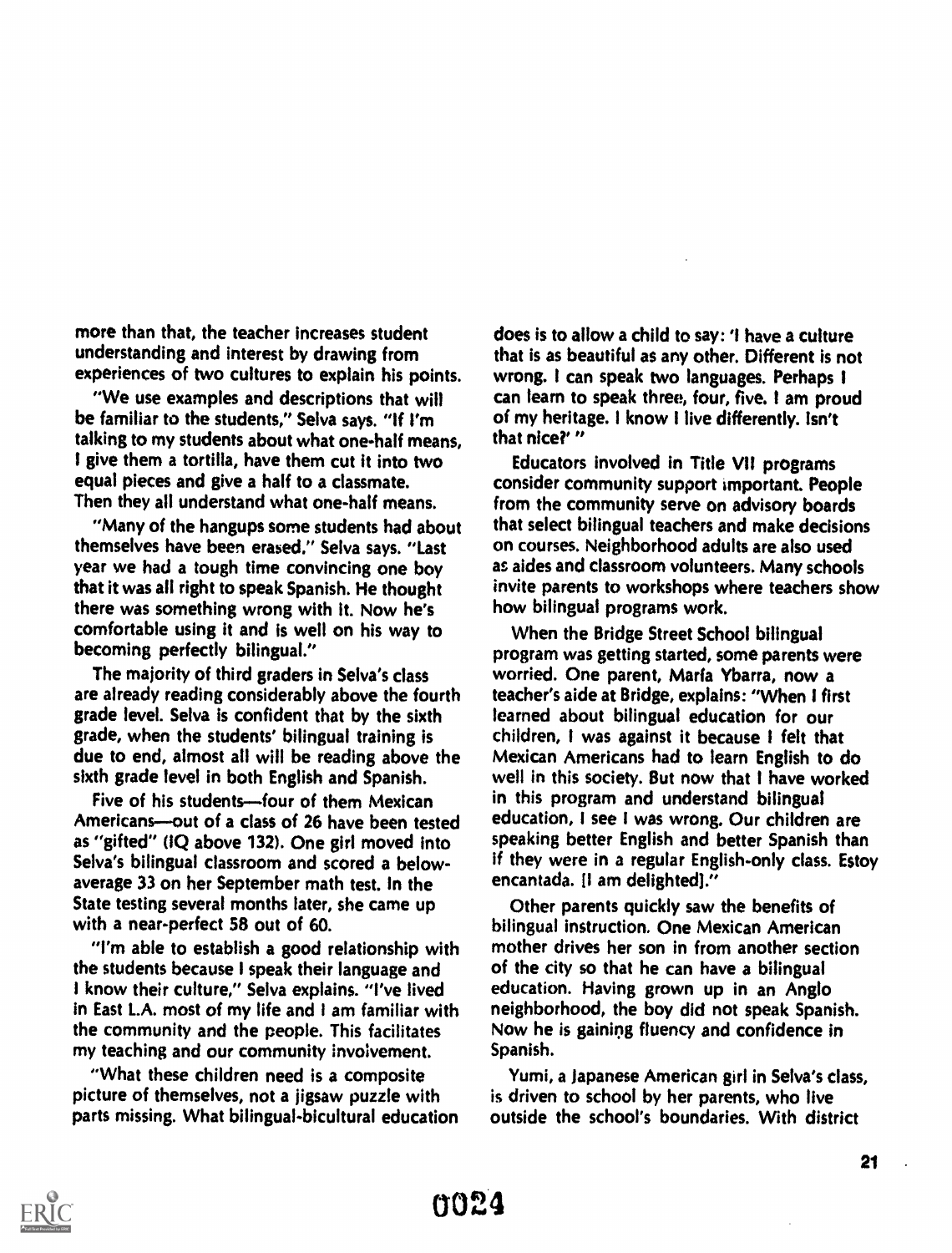permission, the parents bring her to this school because they like the teacher and believe in the value of a bilingual program.

In the overall picture of the Los Angeles schools and all the schools serving Chicanos in the Southwest, Bridge Street School is a glowing asset. It is important to point out, however, that the bilingual program at Bridge school is but one type of bilingual education used in American schools. Some bilingual programs, for example, set up specific parts of the day for speaking either English or Spanish instead of using the "concurrent" method; that is, the switching back and forth between two languages as is done at Bridge school. Others use varying combinations of these approaches. Although there is considerable disagreement as to which type of bilingual program to use, there is general agreement on the value of the bilingual approach.

The new bilingual-bicultural program at Bridge Street School and at a few other schools is encouraging. But thousands of other students are still caught up in the unresponsive programs of most schools. For example, the Los Angeles

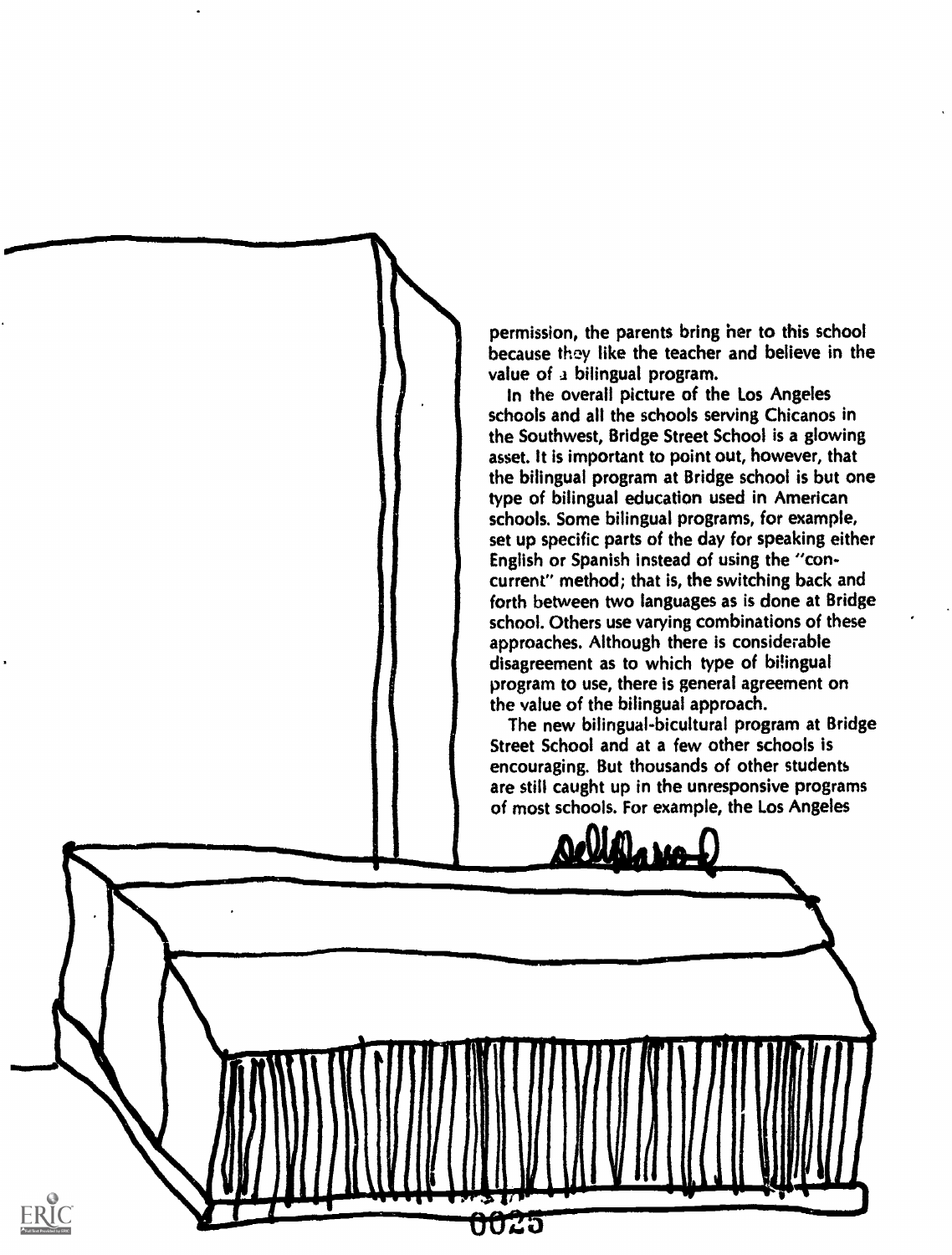Unified School District is the second largest in the Nation and has the largest number of Chicano students. During 1973-74, this district included approximately 90,000 Mexican American students in elementary schools. However, Title VII bilingual programs included only about 1,850 students, or 2 percent. A small number of other Chicano students attended local- and Statefunded bilingual programs.

In the Southwest as a whole, Title VII bilingual programs enroll about 4 percent of the 1.6 million Mexican American students. During the 1972-73 school year, 123 projects for Mexican Americans were funded, with about 70,000 students participating.

State funding for bilingual education has been limited and slow in coming. Of the five Southwestern States, only Texas starting in the 1974-75 school year will require bilingual education for Spanish speaking children. In contrast, Massachusetts, which has a much smaller Spanish speaking population than any of the Southwestern States, in 1972 became the first State to require bilingual programs for non-Englishspeaking children.

More Federal and State funds and more bilingual teachers will be needed before bilingual education can reach a significant number of Chicanos. So, for most Mexican Americans, bilingual education is a distant hope. But for Leticia Prieto, a third grader at the Bridge Street School, bilingualism is here and she knows its value: She wrote the following with the rich excitement and imagination of an 8-year-old:

#### "How It Feels To Be Bilingual"

One day I was walking down the street suddenly I thought if I could go to the beach. So I went. Then I saw a castle. Then I went inside the castle I saw a giant crying. Then I said, What happened?

The giant said I want to speak bilingual. Well that's simple I'll teach you. The giant said, When do we start? I said Right now. So we went on until the night. The giant said, si means yes. I said now you know how to speak bilingual. The giant said, I love to speak bilingual so much.

The next day I told my mother how it feels to speak bilingual. Well it feels good. It feels like I speak all kinds of languages.

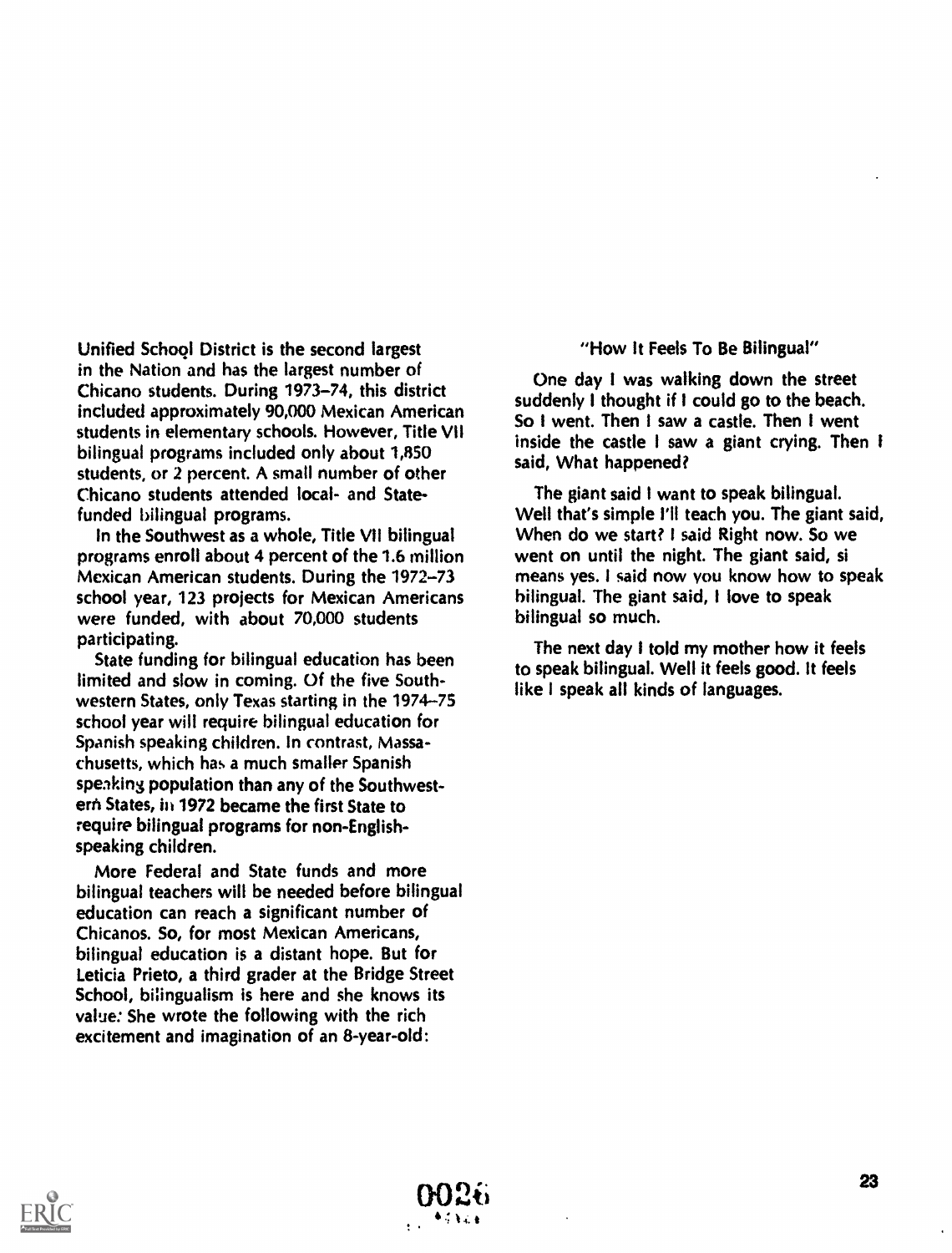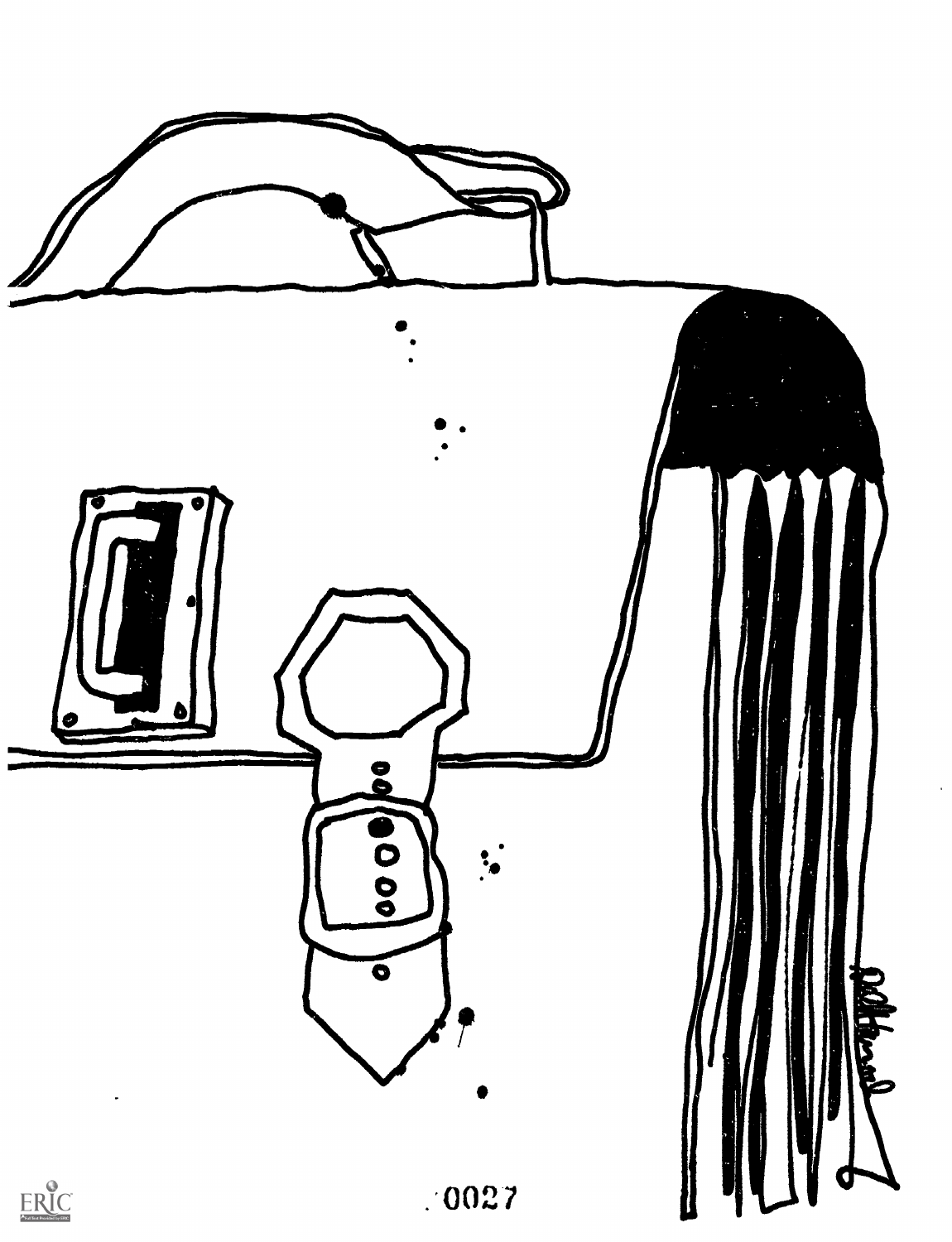# CONCLUSION: ISI SE PUEDE!

When change is needed, the educational system is better known for caution than for quick action.

As early as 1940 George I. Sanchez, a noted scholar and educator, described the deficiencies of Southwestern schools in relating to Mexican American students. In 1971, a year before his death, Dr. Sanchez looked back at the Mexican American movement for educational reform and concluded:

While I have seen some changes and improvements in this long-standing dismal picture, I cannot ... take any satisfaction in those developments. The picture is a shameful and embarrassing one.

Time moves on. But relatively few school improvements occur for the largest minority group in the Southwest. While educators and officials have debated why Juanitc can't read, generations of Mexican Americans have been doomed to school failure. Forty percent of Chicano students drop out of schools, but most school districts continue business as usual.

Today, for the most part, the language and culture of Mexican Americans are still excluded from the classroom, and the Chicano heritage is omitted in textbooks and course work. Teachers and counselors, most of whom are Anglo, are not trained to work effectively with Mexican American children. Schools put larger numbers of Chicano children in low ability classes instead of starting effective learning programs. Reforms are overdue..

Mexican American parents are ready to help, but schools must show more initiative in getting their assistance and in using it, especially in the making of school policy. If the system is not ready to listen, Chicanos will have to take their cases to their elected officials-or, in some



÷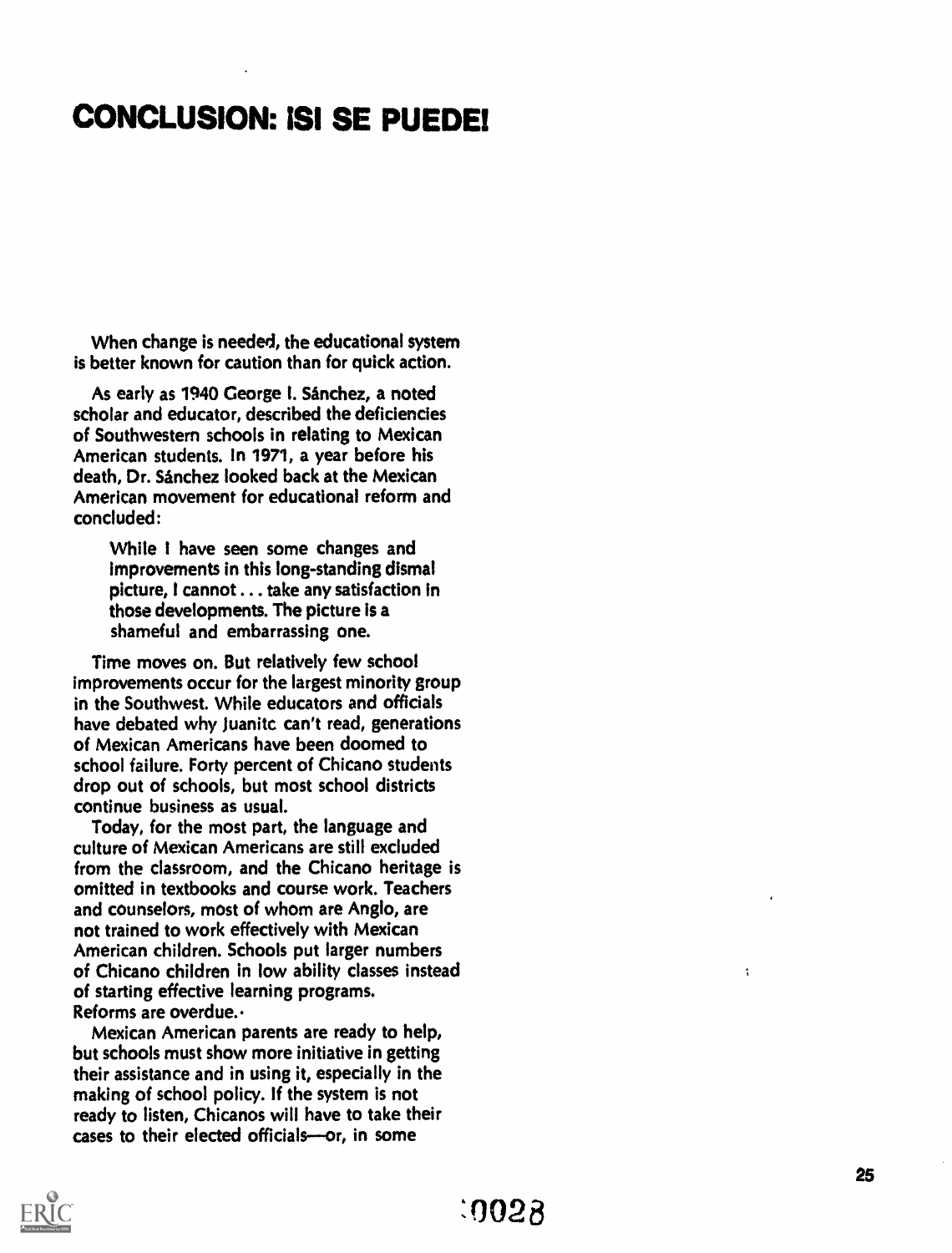instances, to the courts. Encouragement for such action has been provided by the January 1974 unanimous Supreme Court decision in a San Francisco case involving Chinese American students. The court ruled that a school system receiving Federal funds violates the law when it fails to meet the needs of non-English-speaking children.

What Chicano students want is a fair break an equal chance to get a quality education. But they also want to feel proud of who they are. America is a land enriched by different ethnic groups, and Mexican Americar s do not believe they should have to give up their identity to enjoy success in school.

The U.S. Commission on Civil Rights, in the final report of its Mexican American Education Study, made many recommendations to improve the quality of education offered to Chicanos. These recommendations in brief, stress that:

- **The language and culture of Mexican** Americans should be a basic part of the educational process.
- Mexican Americans should be fully represented in educational decisionmaking at all levels.
- Federal, State, and local governments should provide sufficient funds to reach these goals.

Whether these recommendations are followed or ignored depends on people in the educational system-superintendents, principals, teachers. It also depends on State and Federal government agencies that are involved in these programs and provide policy guidelines.

The Mexican American community has taken up a slogan that spurs forward its movement for equality in American life: i Si Se Puedel--- It can be done! It can be done, but will it be done for the Chicano child? That is a question to which American society must provide a positive response.